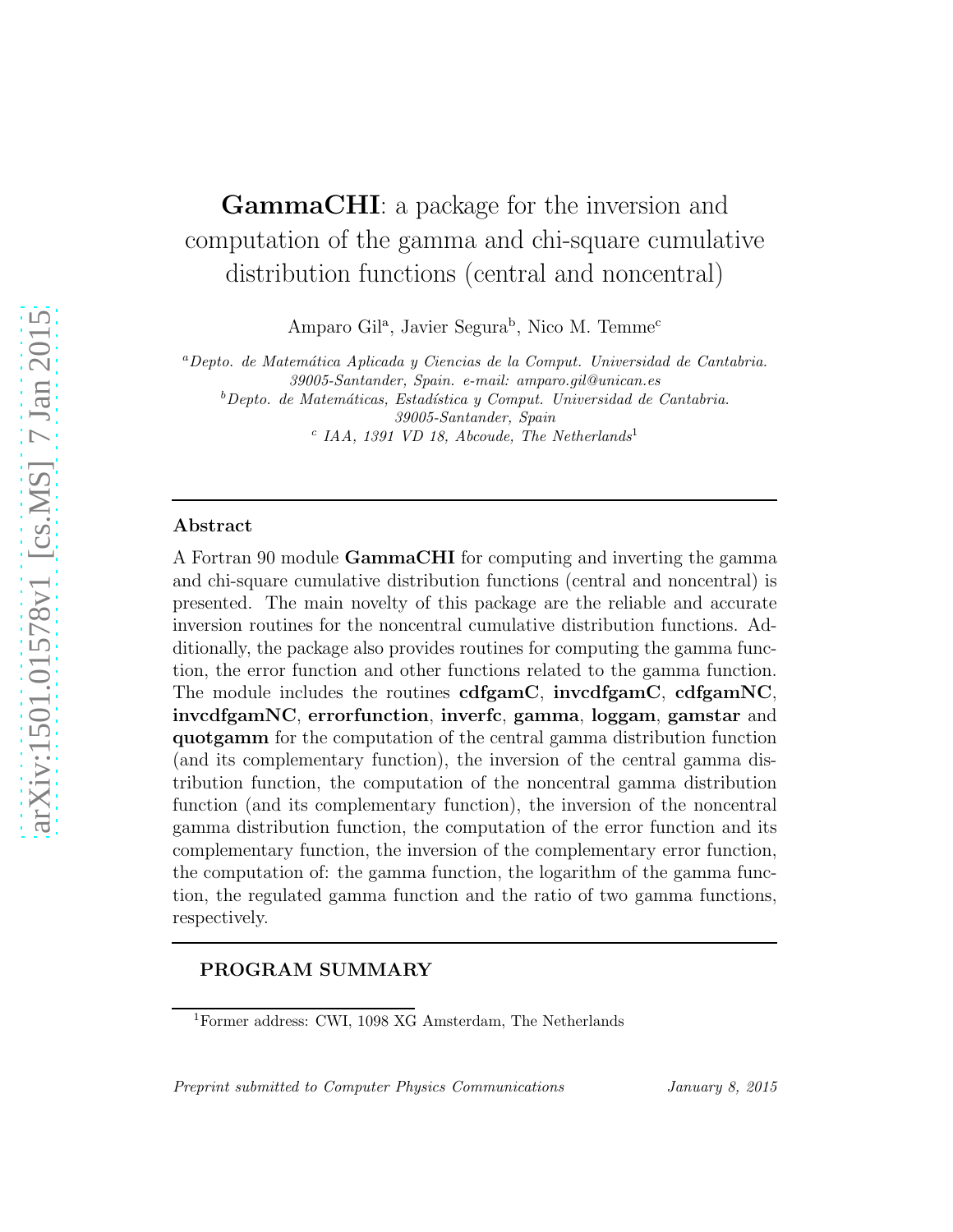*Manuscript Title:*

GammaCHI: a package for the inversion and computation of the gamma and chisquare cumulative distribution functions (central and noncentral) *Authors:* Amparo Gil, Javier Segura, Nico M. Temme *Program Title:* Module GammaCHI *Journal Reference: Catalogue identifier: Licensing provisions: Programming language:* Fortran 90 *Computer:* Any supporting a FORTRAN compiler. *Operating system:* Any supporting a FORTRAN compiler. *RAM:* a few MB *Number of processors used: Keywords:* Gamma cumulative distribution function; chi-square cumulative distribution function; inversion of cumulative distribution functions; error function; complementary error function; gamma function; logarithm of the gamma function; regulated gamma function; quotient of gamma functions.

*Classification:*

4.7 Other functions.

*External routines/libraries:*

None.

*Subprograms used:*

*Nature of problem:*

The computation and inversion of gamma and chi-square cumulative distribution functions (central and noncentral) as well as the computation of the error and gamma functions is needed in many problems of applied and mathematical physics.

*Solution method:*

The algorithms use different methods of computation depending on the range of parameters: asymptotic expansions, quadrature methods, etc. *Restrictions:*

In the inversion of the central gamma/chi-square distribution functions, very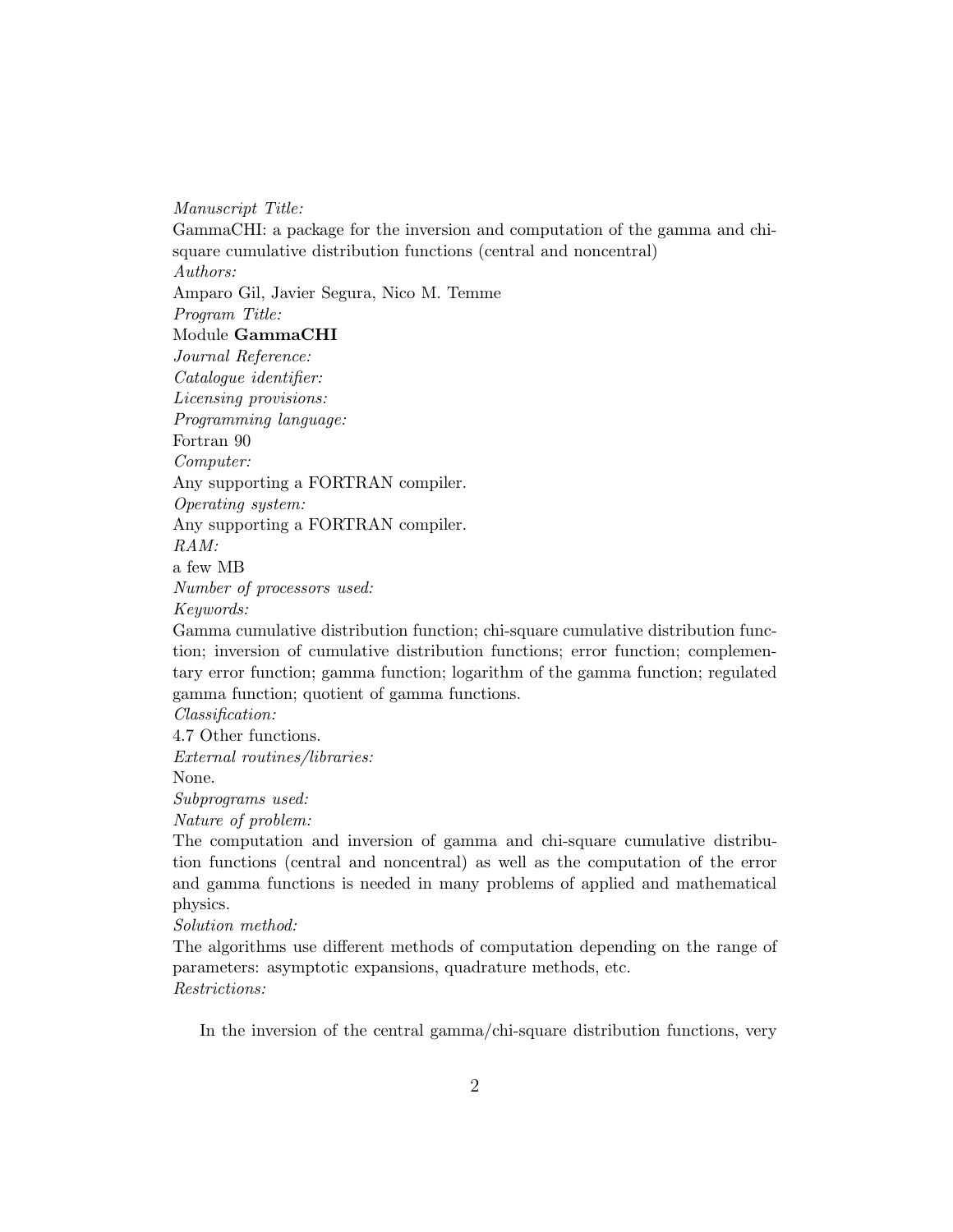small input function values  $P_{\mu}(x, y), Q_{\mu}(x, y)$  (lower than  $10^{-150}$ ) are not admissible.

The admissible input parameter ranges for computing the noncentral cumulative gamma distribution functions  $P_{\mu}(x, y), Q_{\mu}(x, y)$  in standard IEEE double precision arithmetic are  $0 \le x \le 10000$ ,  $0 \le y \le 10000$ ,  $0.5 \le \mu \le 10000$  and the related parameter ranges for the noncentral chi-square cumulative distribution function. In the inversion of the noncentral gamma/chi-square distribution functions, very small input function values  $P_{\mu}(x, y), Q_{\mu}(x, y)$  (lower than  $10^{-25}$  and 10−35, respectively) are not admissible.

*Running time:*

It varies depending on the function and the parameter range.

## 1. Introduction

The Fortran 90 module GammaCHI provides reliable and fast routines for the inversion and computation of the gamma and chi-square distribution functions. These functions appear in many problems of applied probability including, of course, a large number of problems in Physics. The module also includes routines for the computation of the gamma function, the error function and its complementary function, the inverse of the complementary error function, the logarithm of the gamma function, the regulated gamma function and the ratio of two gamma functions.

The main novelty of the package **GammaCHI** are the inversion routines for the noncentral cumulative distribution functions. These algorithms are based on the asymptotic methods presented in [\[1\]](#page-21-0) although improvements in the estimation of the initial values for small values of the parameter  $\mu$  are included in the present algorithms. Among other applications, the computation and the inversion of the noncentral cumulative distribution functions included in GammaCHI appear in the analysis of signal detection in different physical scenarios such as optics [\[2](#page-21-1)], radiometry [\[3\]](#page-21-2) or quantum detection [\[4\]](#page-21-3), [\[5](#page-21-4)]. Also, the inversion routines can be used to generate normal variates as well as central and noncentral gamma (or chi-square) variates, which can be useful, for example, in Monte Carlo simulations.

#### 2. Theoretical background

## 2.1. Central gamma distribution function

The incomplete gamma functions are defined by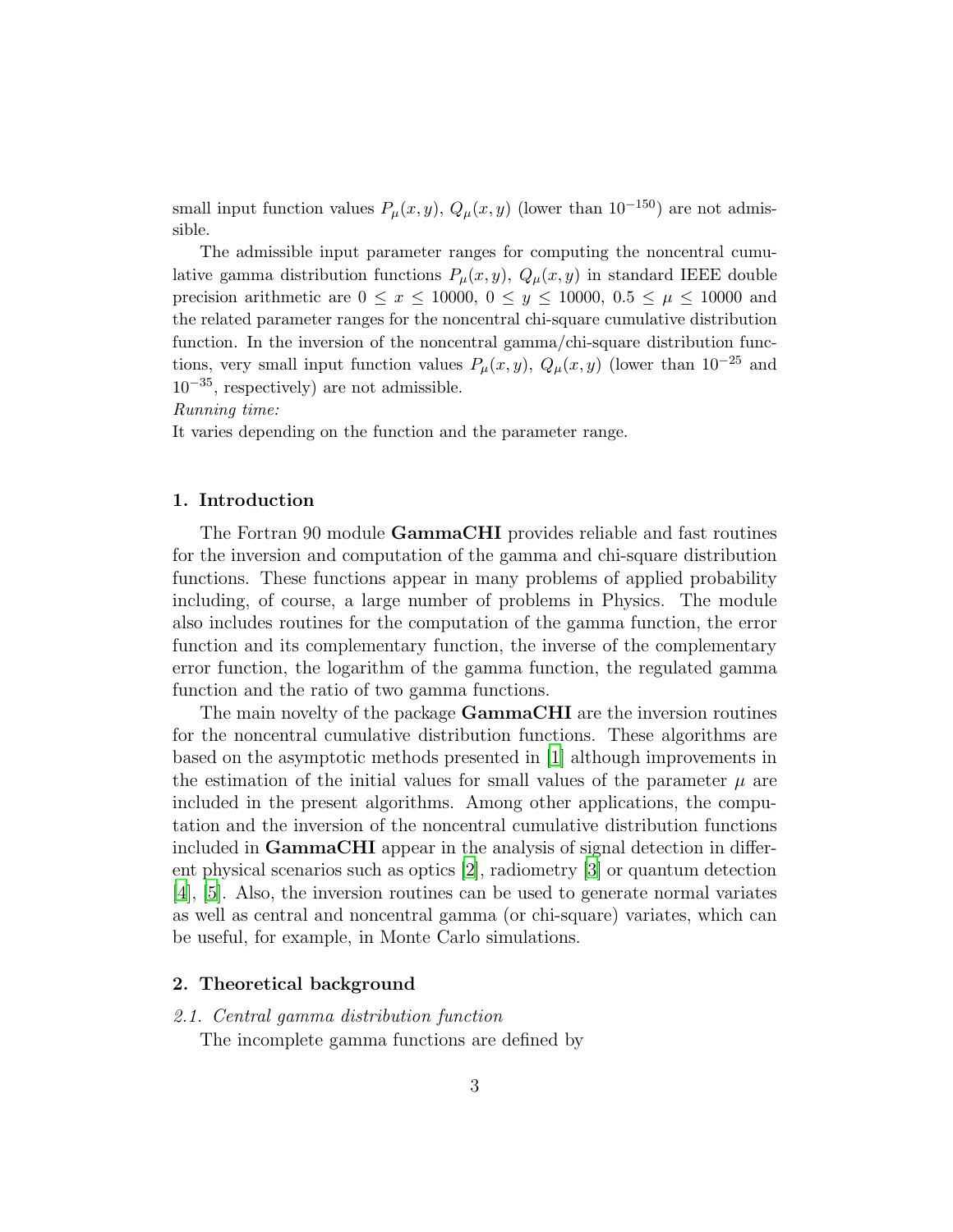$$
\gamma(a,x) = \int_0^x t^{a-1} e^{-t} dt, \quad \Gamma(a,x) = \int_x^\infty t^{a-1} e^{-t} dt.
$$
 (1)

Let us define

<span id="page-3-2"></span>
$$
P(a,x) = \frac{1}{\Gamma(a)}\gamma(a,x), \quad Q(a,x) = \frac{1}{\Gamma(a)}\Gamma(a,x),\tag{2}
$$

where we assume that  $a$  and  $x$  are real positive numbers.

The functions  $P(a, x)$ ,  $Q(a, x)$  are the central gamma distribution function and its complementary function, respectively. These distribution functions which appear in many problems of applied probability include, as particular cases, the standard chi-square probability functions  $P(\chi^2|\nu)$  and  $Q(\chi^2|\nu)$ with parameters  $a = \nu/2$  and  $x = \chi^2/2$ .

The central gamma distribution functions satisfy the complementary relation

<span id="page-3-0"></span>
$$
P(a, x) + Q(a, x) = 1.
$$
 (3)

In hypothesis testing, and using the chi-square distribution, it is usual to consider the problem as  $Q(\chi^2|\nu) = \alpha$ ;  $\alpha$  is the probability that a variable distributed according to the chi-square distribution with  $\nu$  degrees of freedom exceeds the value  $\chi^2$ . Two kinds of problems are usually considered: a) computing the confidence level  $\alpha$  given an experimentally determined chisquare value  $\chi^2$ ; b) computing percentage points for certain values of  $\alpha$  and for different degrees of freedom  $\nu$  (the standard tables which are common in statistics text-books usually include this information). The first problem involves the direct computation of the cumulative distribution function while the second one is an inversion problem.

The module **GammaCHI** includes routines both for the direct computation of the distribution functions (central gamma/chi-square) and their inversion. Regarding the direct computation, the routine first computes  $\min\{P(a,x), Q(a,x)\}\$ , and the other one by using [\(3\)](#page-3-0). Computing the  $Q(a,x)$ function simply as  $1 - P(a, x)$  when  $P(a, x)$  is close to 1 can lead to serious cancellation problems, which are avoided in our algorithms.

On the other hand, the inversion routine solves the equations

<span id="page-3-1"></span>
$$
P(a,x) = p, \quad Q(a,x) = q, \quad 0 < p, \ q < 1,\tag{4}
$$

for a given value of a.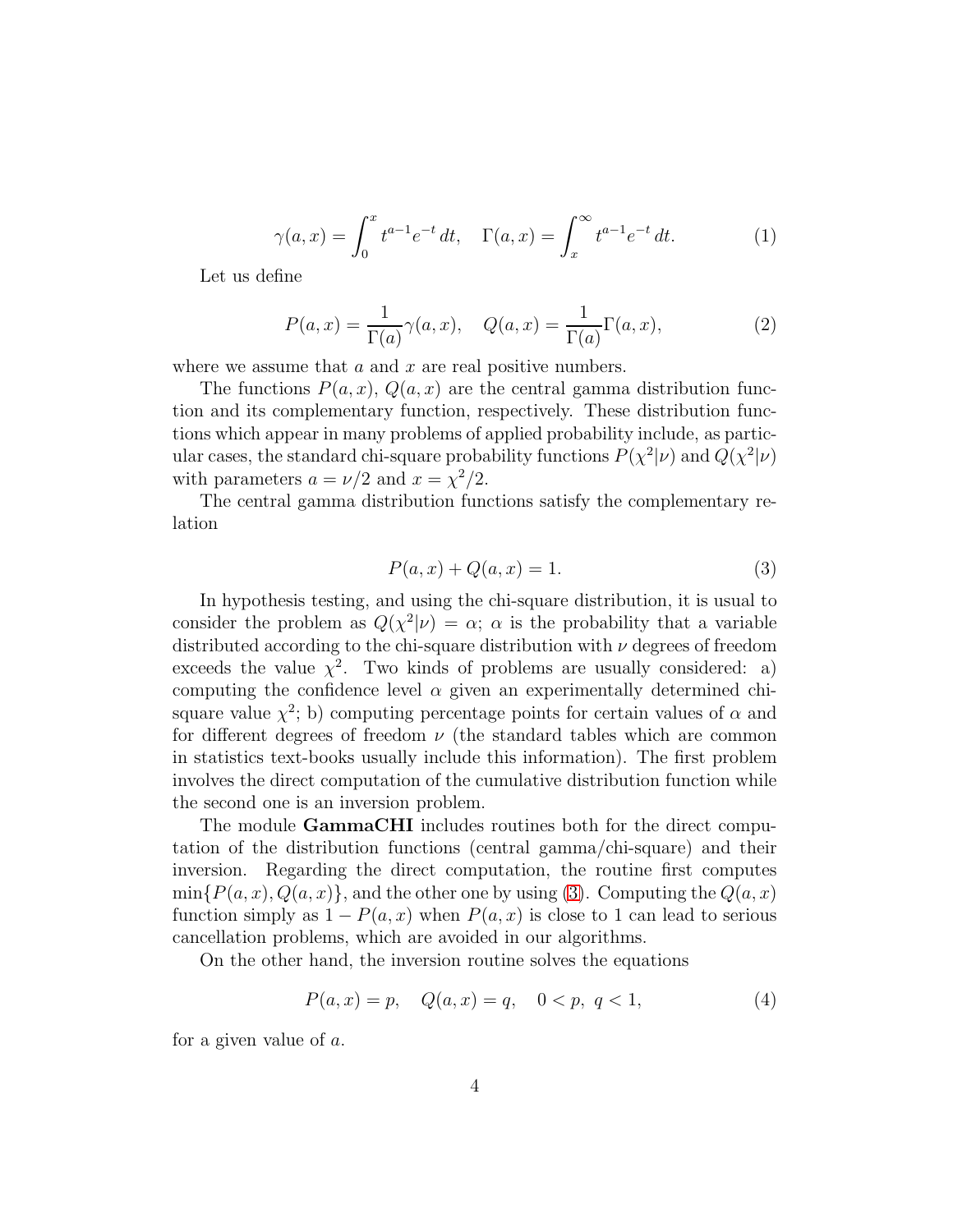The algorithm for computing the gamma distribution function and its inversion is described in  $[6]$ . The computation of the distribution functions is based on the use of Taylor expansions, continued fractions or uniform asymptotic expansions, depending on the parameter values. For the inversion, asymptotic expansions in combination with high-order Newton methods are used.

The version included in the package GammaCHI for the inversion includes some improvements in its performance for small values of  $p$  and  $q$ . For such small values, some of the elementary bounds for incomplete gamma functions given in [\[7\]](#page-22-1) provide accurate enough approximations for estimating sufficiently accurate starting values for the Newton iterative process.

#### 2.2. Noncentral gamma distribution function

The noncentral gamma cumulative distribution functions can be defined as

<span id="page-4-0"></span>
$$
P_{\mu}(x, y) = e^{-x} \sum_{k=0}^{\infty} \frac{x^{k}}{k!} P(\mu + k, y),
$$
  
\n
$$
Q_{\mu}(x, y) = e^{-x} \sum_{k=0}^{\infty} \frac{x^{k}}{k!} Q(\mu + k, y),
$$
\n(5)

where  $P(\mu, y)$  and  $Q(\mu, y)$  are the central gamma cumulative distribution function and its complementary function, respectively;  $x$  is called the noncentrality parameter of the distribution functions.

As in the case of the central distribution functions, the noncentral functions satisfy the relation

$$
P_{\mu}(x, y) + Q_{\mu}(x, y) = 1.
$$
 (6)

On the other hand, if  $\chi_n^2(\lambda)$  is a random variable with a noncentral chisquare distribution with  $n > 0$  degrees of freedom and noncentrality parameter  $\lambda \geq 0$ , then the lower and upper tail probabilities for the distribution function of  $\chi_n^2(\lambda)$  are given by

$$
\text{Prob}(\chi_n^2(\lambda) < t) = e^{-\lambda/2} \sum_{k=0}^{\infty} \frac{(\lambda/2)^k}{k!} P(n/2 + k, t/2),
$$
\n
$$
\text{Prob}(\chi_n^2(\lambda) > t) = e^{-\lambda/2} \sum_{k=0}^{\infty} \frac{(\lambda/2)^k}{k!} Q(n/2 + k, t/2),
$$
\n
$$
(7)
$$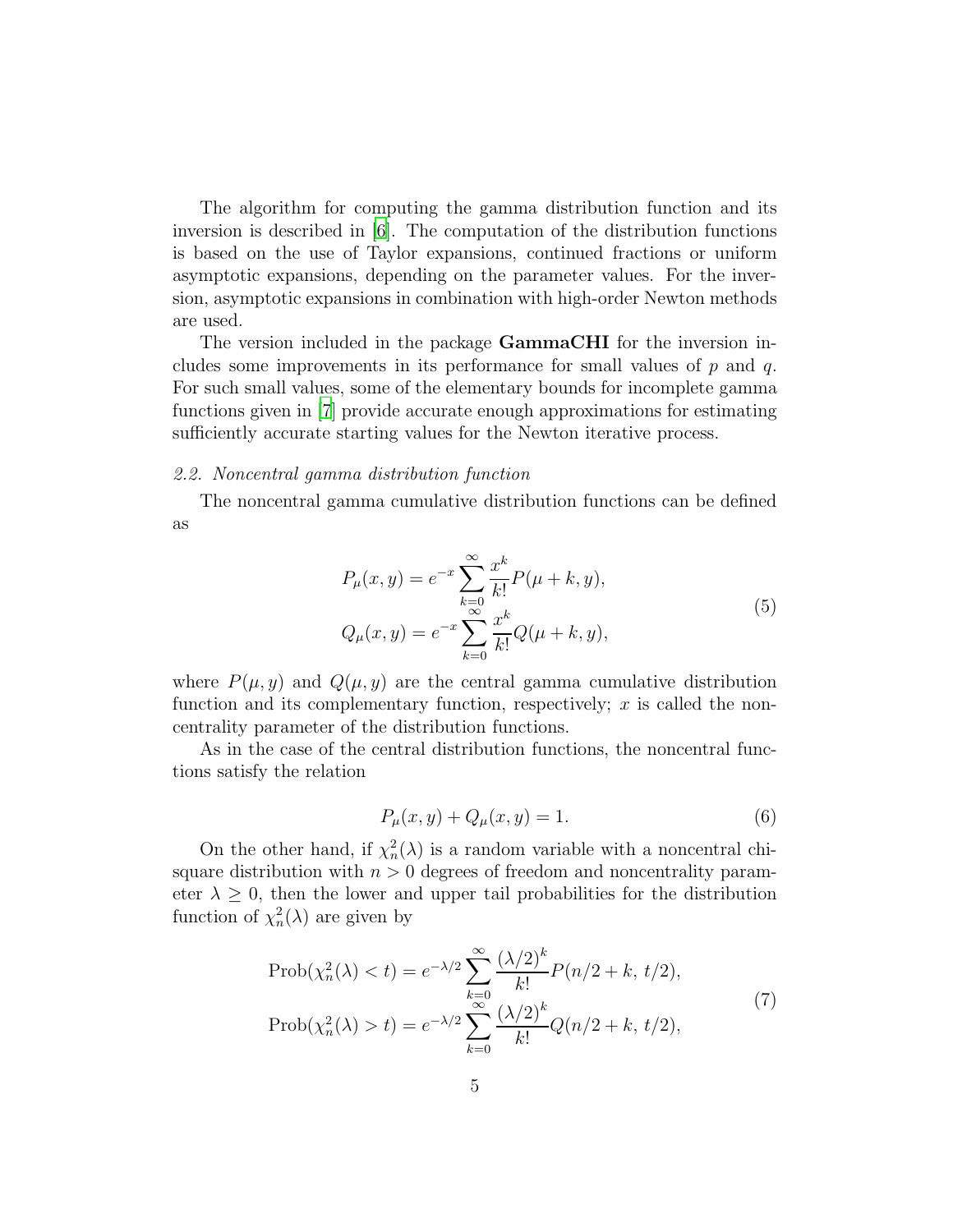from which, and comparing with [\(5\)](#page-4-0), it follows the simple relation between distribution functions: if the random variable  $Y$  has a noncentral gamma distribution with parameters a and noncentrality parameter  $\lambda$ , then  $X = 2Y$ has a noncentral chi-square distribution with parameter  $n = 2a$  and with noncentrality parameter  $2\lambda$ .

Algorithms for computing the functions  $P_\mu(x, y)$  and  $Q_\mu(x, y)$  for a large range of the parameters  $\mu$  ( $\mu \geq 1$ ), x, y are described in [\[8](#page-22-2)]. The methods include series expansions in terms of the incomplete gamma functions, recurrence relations, continued fractions, asymptotic expansions, and numerical quadrature. In the module **GammaCHI** the lower  $\mu$  range of computation of the algorithm for computing the noncentral gamma cumulative distribution function is extended to include the interval  $\frac{1}{2} \leq \mu < 1$ . For extending the algorithms to this interval, we use a single step of the following three-term homogeneous recurrence relation (Eq.14 of  $|8|$ )

<span id="page-5-0"></span>
$$
y_{\mu+1} - (1 + c_{\mu})y_{\mu} + c_{\mu}y_{\mu-1} = 0, \quad c_{\mu} = \sqrt{\frac{y}{x} \frac{I_{\mu}(2\sqrt{xy})}{I_{\mu-1}(2\sqrt{xy})}}.
$$
 (8)

Both  $Q_{\mu}(x, y)$  and  $P_{\mu}(x, y)$  satisfy [\(8\)](#page-5-0). In this expression, ratios of Bessel functions appear. These ratios are efficiently computed using a continued fraction representation.

Regarding the inversion of the noncentral gamma/chi-square distribution functions, two different kinds of inversion problems can be considered:

**Problem 1:** Find  $x$  from the equation

$$
Q_{\mu}(x,y) = q,\t\t(9)
$$

with fixed  $y, \mu$  and  $q$ .

**Problem 2:** Find  $y$  from the equation

$$
P_{\mu}(x,y) = p,\tag{10}
$$

with fixed  $x, \mu$  and  $p$ .

The inversion of  $Q_{\mu}(x, y)$  with respect to x corresponds to the problem of inverting the distribution function with respect to the noncentrality parameter given the upper tail probability. On the other hand, the inversion of  $P_{\mu}(x, y)$  with respect to y with fixed x corresponds to the problem of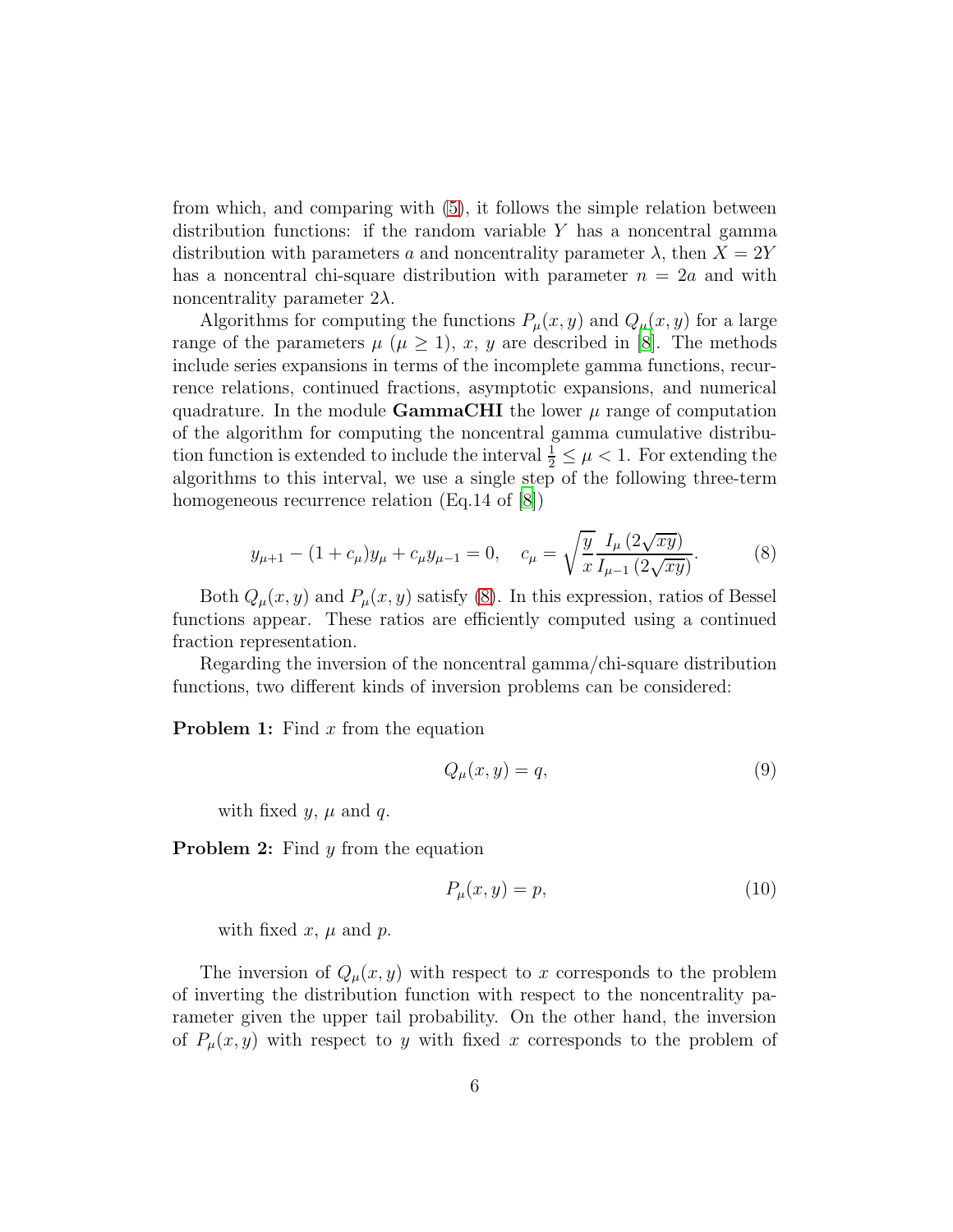computing the p-quantiles of the distribution function. For noncentral chisquare distributions, the inversion with respect to  $y$  allows the computation of a variate with a given number of degrees of freedom and a given noncentrality parameter.

In the inversion with respect to  $x$ , it is important to note that not for all the possible values of the pair  $(y_0, q_1)$  there is a solution of the equation

$$
Q_{\mu}(x, y_0) = q_1. \tag{11}
$$

In particular, the values of  $q_1$  such that  $q_1 < q_0$ , where  $q_0 = Q_\mu(0, y_0) =$  $Q_{\mu}(y_0)$ , do not make sense because  $Q_{\mu}(x, y)$  is increasing as a function of x.

Both in the inversion with respect to  $x$  and  $y$ , a combination of asymptotic expansions and secant methods can be used, as discussed in [\[1\]](#page-21-0). A Fortran 90 implementation is now available in the module GammaCHI. As for the direct computation of function distribution values, in this implementation the range of computation for the inversion of the gamma cumulative distribution function is extended to include the interval  $\frac{1}{2} \leq \mu < 1$ . The computation in this interval is made by using the double asymptotic property of the expansions derived in [\[1\]](#page-21-0): the formulas obtained in [\[1](#page-21-0)] can all be used for small values of  $\mu$  if  $\xi = 2\sqrt{xy}$  is large. More details can be found in the appendix. For small  $q$  this is suplemented with estimations for the case  $\mu = 1/2$ , which can be written in terms of error functions; we use the result of the inversion for the case  $\mu = 1/2$  to estimate a starting value when  $\mu$  is close to  $1/2$ . It is easy to check that

$$
Q_{1/2}(x,y) = \frac{1}{2} \left( \operatorname{erfc}(\sqrt{x} + \sqrt{y}) + \operatorname{erfc}(\sqrt{y} - \sqrt{x}) \right)
$$

and for this function, computing derivatives is simple and one can apply the fourth order method described in [\[9\]](#page-22-3).

#### 2.3. Error function and its complementary function

The error function erf $(x)$  [\[10\]](#page-22-4) is defined by the integral

$$
\text{erf}(x) = \frac{2}{\sqrt{\pi}} \int_0^x e^{-t^2} dt. \tag{12}
$$

Its complement with respect to 1 is denoted by

$$
\operatorname{erfc}(x) = 1 - \operatorname{erf}(x) = \frac{2}{\sqrt{\pi}} \int_x^{\infty} e^{-t^2} dt.
$$
 (13)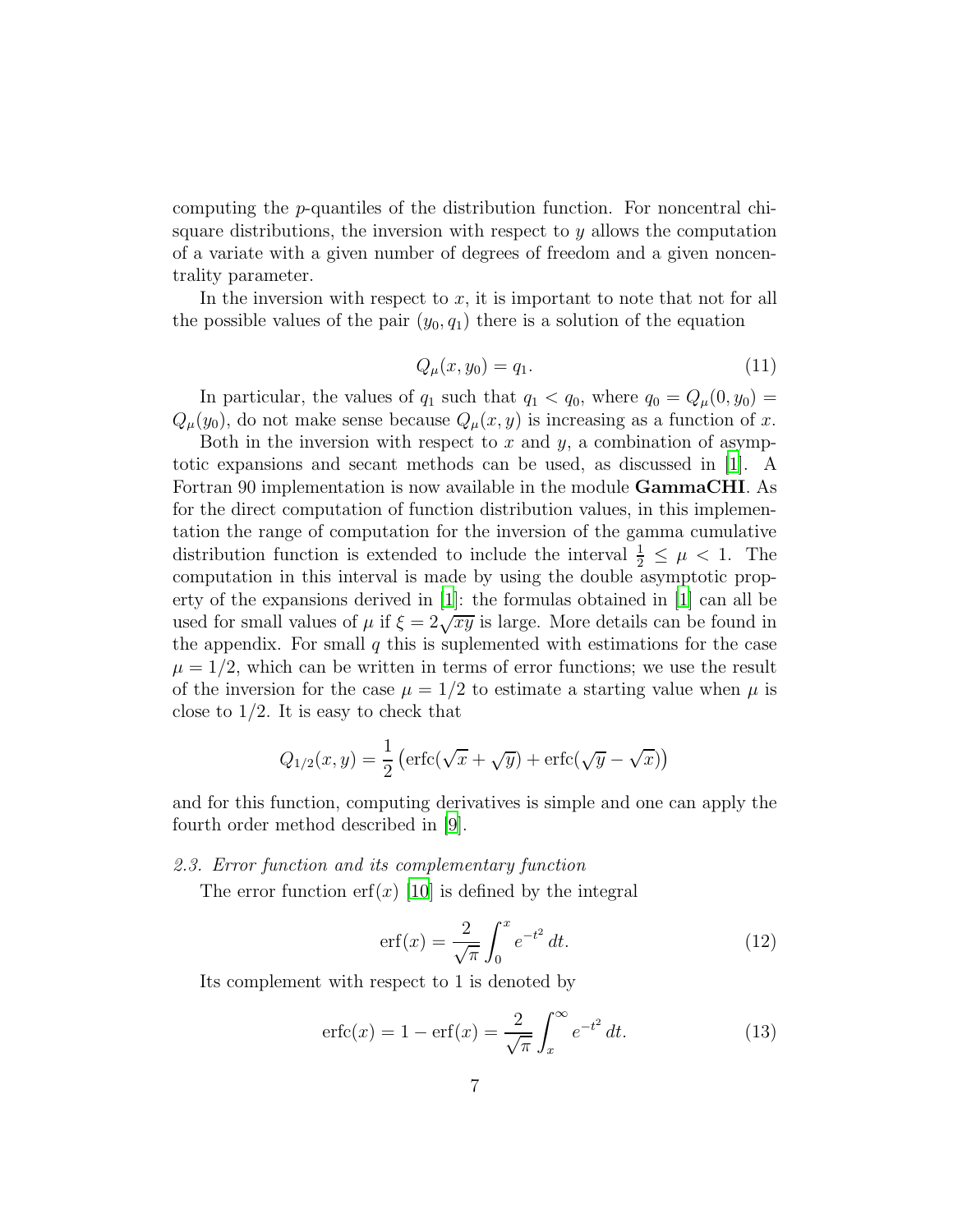The complementary error function is very closely related to the normal distribution functions, which are defined by

<span id="page-7-2"></span>
$$
P(x) = \frac{1}{\sqrt{2\pi}} \int_{-\infty}^{x} e^{-t^2/2} dt, \ Q(x) = \frac{1}{\sqrt{2\pi}} \int_{x}^{\infty} e^{-t^2/2} dt \tag{14}
$$

with the property  $P(x) + Q(x) = 1$ .

From the definition of the complementary error function it follows that

<span id="page-7-0"></span>
$$
P(x) = \frac{1}{2}\text{erfc}(-x/\sqrt{2}), \ Q(x) = \frac{1}{2}\text{erfc}(x/\sqrt{2}).
$$
 (15)

The algorithm for the error functions is based on the use of rational approximations [\[11](#page-22-5)] and it includes the possibility of computing the scaled complementary error function  $e^{x^2}$ erfc(x). This is important to avoid underflow problems in numerical computations of the complementary error function (the dominant exponential behavior of the function is  $e^{-x^2}$ ). In general, it is quite useful (when possible) to define scaled values of mathematical functions with the dominant exponential behavior factored out [\[12,](#page-22-6)  $\S 12.1.3$ ].

Our module includes also the computation of the inverse of the complementary error function  $y = \text{invert}_{x}$ . Using the relation [\(15\)](#page-7-0), this routine can be also useful in the generation of normal variates.

For values of  $x$  close to 1, the following expansion is used

$$
\text{invert}c\,x = t + \frac{1}{3}t^3 + \frac{7}{30}t^5 + \frac{127}{630}t^7 + \dots, \quad 0 < x < 2. \tag{16}
$$

with  $t=\frac{1}{2}$ 2  $\sqrt{\pi}(1-x)$ . For these and more coefficients, see [\[13](#page-22-7)].

#### 2.4. Gamma function

Three standard definitions of the gamma function are usually considered:

$$
\Gamma(z) = \int_0^\infty e^{-t} t^{z-1} dt, \text{ Re } z > 0 \text{ (Euler).}
$$
 (17)

$$
\Gamma(z) = \lim_{n \to \infty} \frac{n! \, n^z}{z(z+1) \cdots (z+n)}, \ z \neq 0, -1, -2, \dots. \text{ (Euler).} \tag{18}
$$

<span id="page-7-1"></span>
$$
\frac{1}{\Gamma(z)} = ze^{\gamma z} \prod_{n=1}^{\infty} \left(1 + \frac{z}{n}\right) e^{-z/n} \text{ (Weierstrass)},\tag{19}
$$

with  $\gamma = 0.57721...$ , Euler's constant. The equivalence of these definitions is proved in [\[14\]](#page-22-8).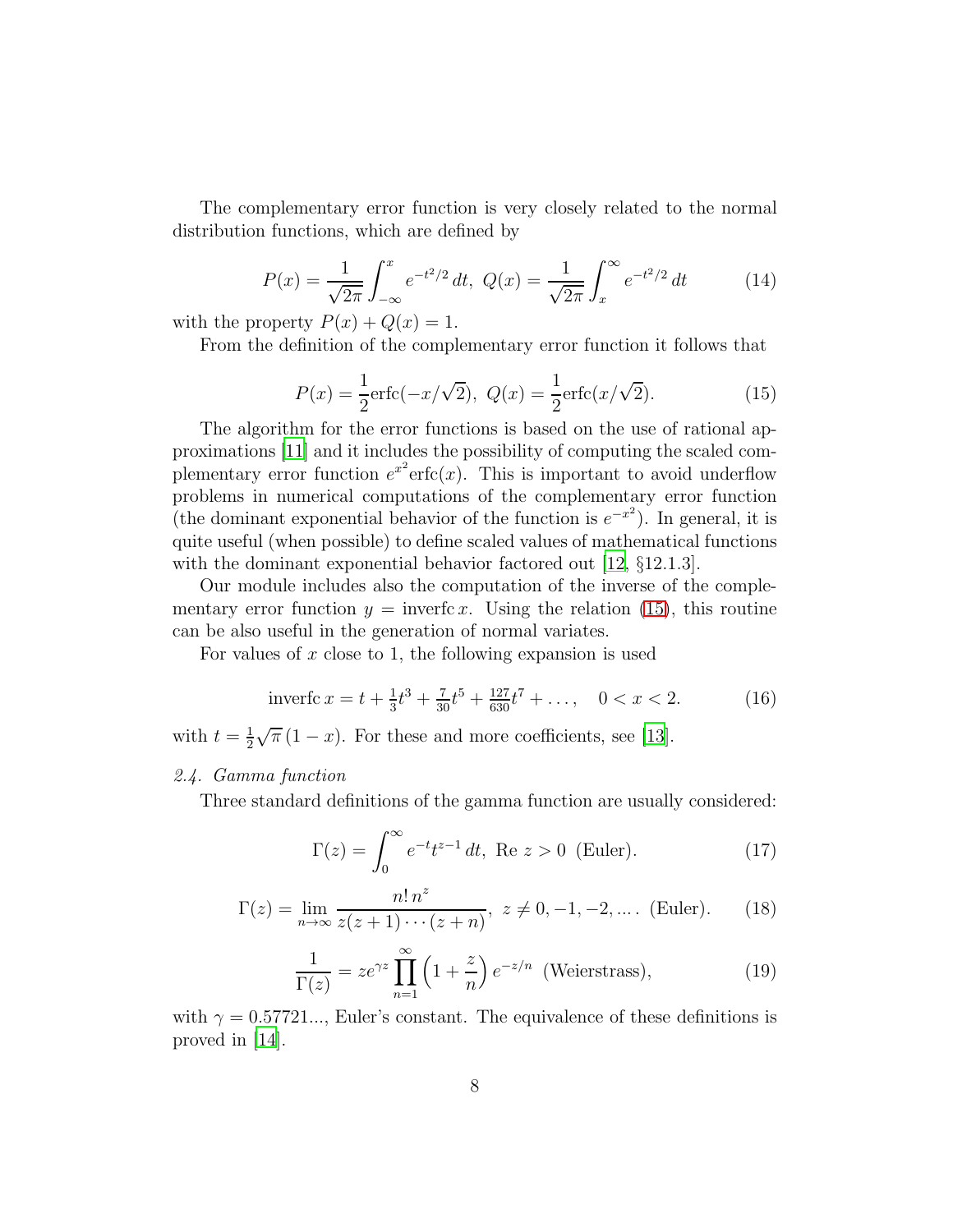Important relations are

$$
\Gamma(z+1) = z\Gamma(z), \text{ (recursion)}, \tag{20}
$$

and

$$
\frac{1}{\Gamma(1+z)\Gamma(1-z)} = \frac{\sin \pi z}{\pi z},\tag{21}
$$

which is called the reflection formula. This formula is important for range reduction and it is easily proved by using [\(19\)](#page-7-1).

For computing the gamma function, we use recursion for small values of x and the relation given in [\(22\)](#page-8-0) for larger values. The special cases  $x = n$ and  $x = n + \frac{1}{2}$  $\frac{1}{2}$  are treated separately.

#### 2.4.1. Logarithm of the gamma function

The following representation of  $\log \Gamma(z)$  is very important for deriving expansions for large values of  $|z|$ :

<span id="page-8-0"></span>
$$
\log \Gamma(z) = \left(z - \frac{1}{2}\right) \log z - z + \frac{1}{2} \log(2\pi) + S(z). \tag{22}
$$

For large  $|z|$ ,  $S(z)$  gives a small correction with respect to the remaining terms of the right-hand side. Neglecting  $S(z)$  gives the well-known Stirling formula

$$
\Gamma(z) \sim z^z e^{-z} \left(\frac{2\pi}{z}\right)^{1/2}, \ z \to \infty.
$$
 (23)

 $S(z)$  can be written in terms of an expansion involving Bernoulli numbers:

<span id="page-8-1"></span>
$$
S(z) = \sum_{n=0}^{N-1} \frac{B_{2n+2}}{(2n+1)(2n+2)z^{2n+1}} + E_N(z).
$$
 (24)

The Bernoulli numbers  $B_n$  are given by  $B_n = B_n(0)$ . The first few are  $B_0 = 1, B_1 = -\frac{1}{2}$  $\frac{1}{2}, B_2 = \frac{1}{6}$  $\frac{1}{6}$ ,  $B_3 = 0$ ,  $B_4 = -\frac{1}{30}$ . More information on Bernoulli polynomials and Bernoulli numbers can be found in [\[15,](#page-22-9) §24.2(i)].

A bound for  $|E_N|$  in [\(24\)](#page-8-1) can be obtained as

<span id="page-8-2"></span>
$$
|E_N| \le \frac{B_{2N+2} K(z)}{(2N+1)(2N+2)} |z|^{-2N-1},\tag{25}
$$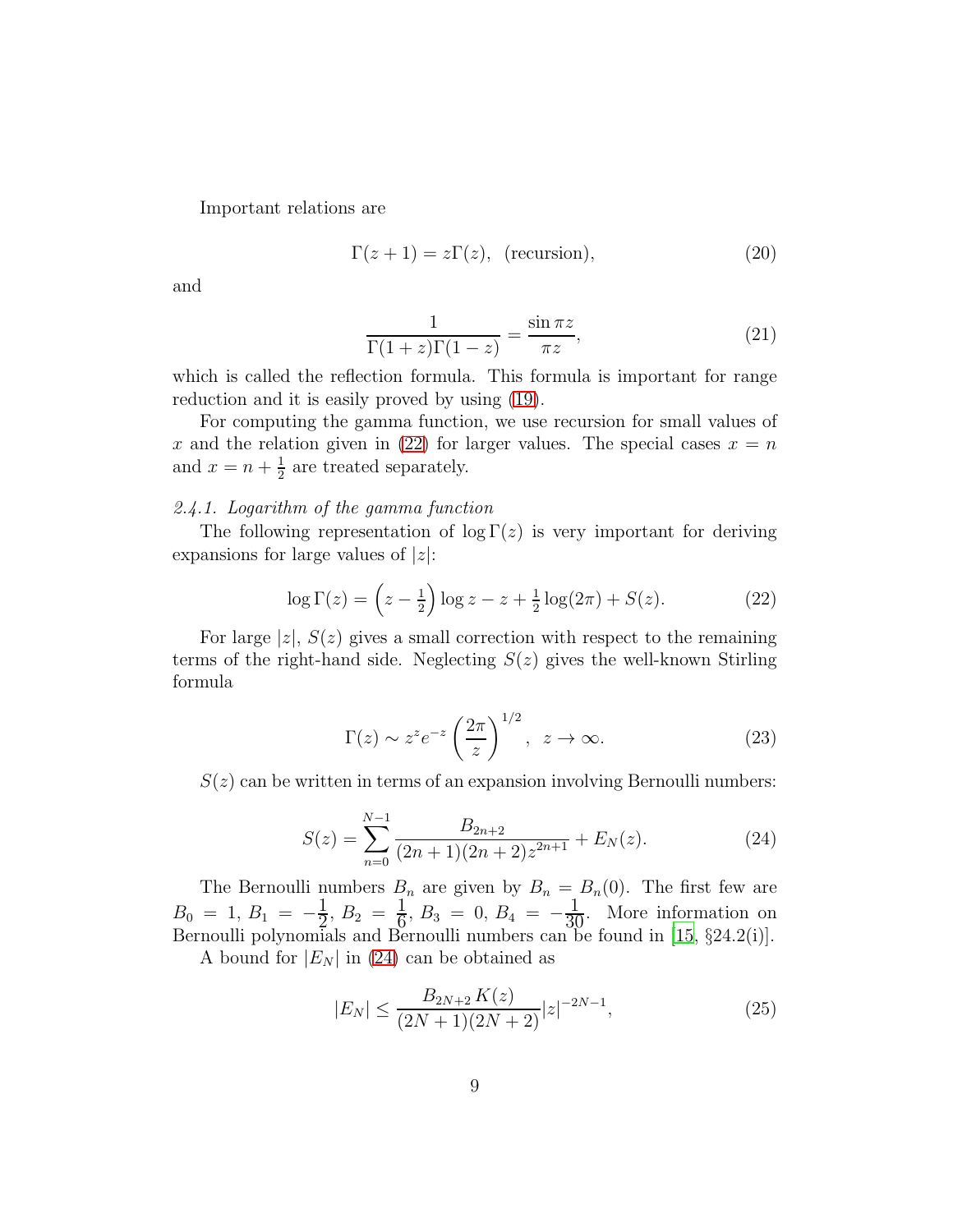where

$$
K(z) = \sup_{u \ge 0} \left| \frac{z^2}{z^2 + u^2} \right|.
$$

If  $|\arg z| < \pi/4$ , then  $K(z) = 1$ . For real positive z,  $E_N(z)$  is less in absolute value than the first term neglected in [\(24\)](#page-8-1) and it has the same sign. From [\(25\)](#page-8-2) it follows that  $E_N(z) = \mathcal{O}(z^{-2N-1})$  for Re  $z \to +\infty$ . Inserting the values of the first Bernoulli numbers we arrive at the representation (Stirling's series):

$$
\log \Gamma(z) = \left(z - \frac{1}{2}\right) \log z - z + \frac{1}{2} \log(2\pi) + \frac{1}{12z} - \frac{1}{360z^3} + \frac{1}{1260z^5} - \frac{1}{1680z^7} + \mathcal{O}(z^{-9}).
$$
\n(26)

The algorithm for the logarithm of the gamma function makes use of the representation [\(22\)](#page-8-0). The computation of  $S(z)$  is based on the use of the sum [\(22\)](#page-8-0), Chebyshev series and a minimax rational approximation. Coefficients of rational approximations are taken from the the tables in [\[16,](#page-22-10) §6.6]. On some intervals we use Chebyshev expansions, with coefficients derived by using high precision Maple codes.

# 2.5. The function  $\Gamma^*(x)$

This function (the regulated gamma function) is defined by

<span id="page-9-0"></span>
$$
\Gamma^*(x) = \frac{\Gamma(x)}{\sqrt{2\pi/x} \, x^x e^{-x}}, \quad x > 0. \tag{27}
$$

When  $x$  is large, this function can be very important in algorithms where the function  $\Gamma(x)$  is involved because  $\Gamma^*(x) = 1 + \mathcal{O}(1/x)$ , as can be seen from its asymptotic expansion (Stirling series):

$$
\Gamma^*(x) \sim 1 + \frac{1}{12}x^{-1} + \frac{1}{288}x^{-2} + \dots, \quad x \to \infty.
$$
 (28)

The algorithm for computing  $\Gamma^*(x)$ , uses the relation  $\Gamma^*(x) = \exp(S(x))$ for  $x > 3$ , where  $S(x)$  is given in [\(24\)](#page-8-1). The computation of  $S(x)$  was described in the previous section.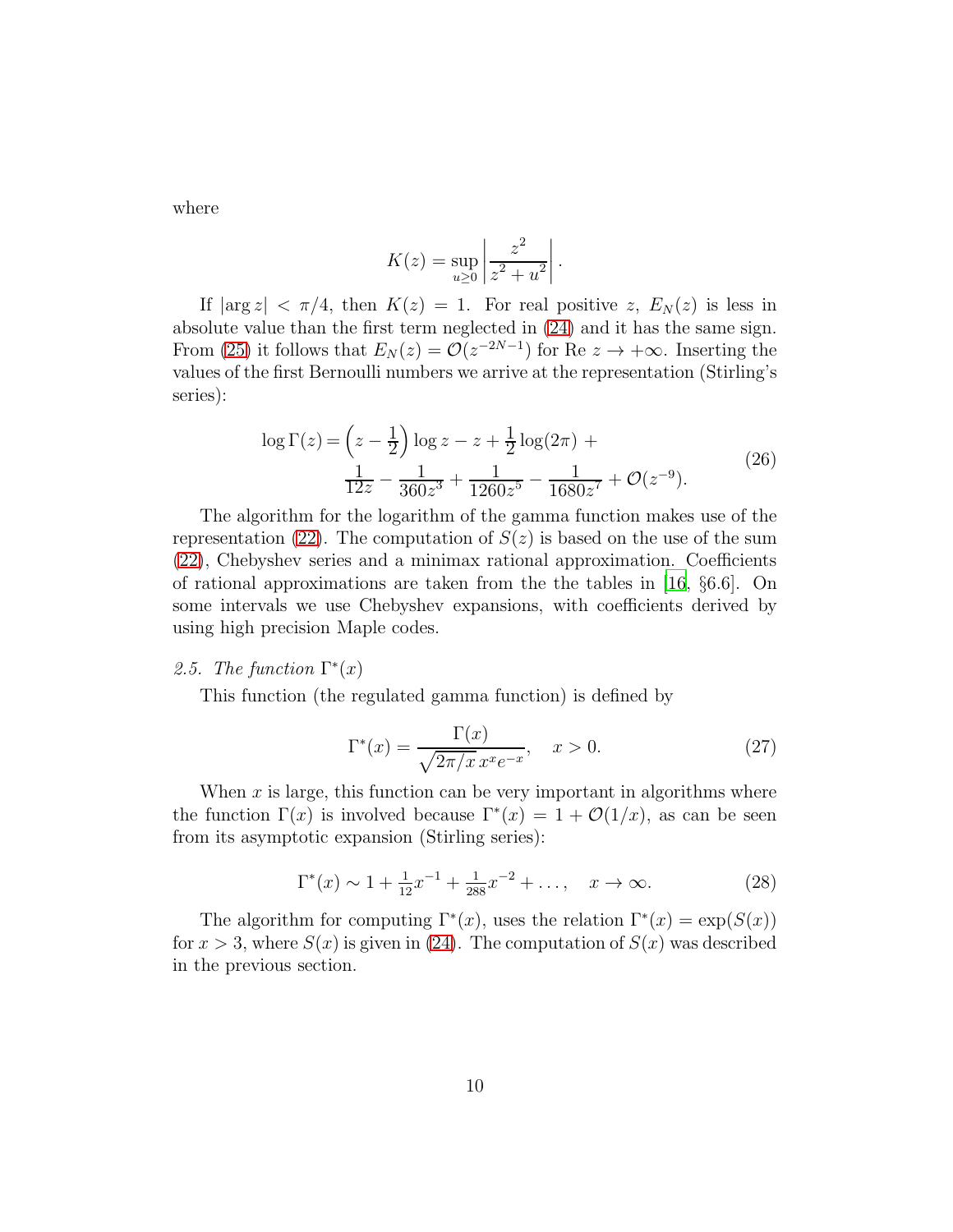#### 2.6. The quotient of two gamma functions

The quotient of two gamma functions appears frequently in applications. From a computational point of view, problems can arise when trying to compute directly the ratio of functions in the case when the arguments of both functions are large. For that reason, a key point in our algorithm for computing the quotient of two gamma functions is the use of the following asymptotic expansion [\[17](#page-22-11), p. 68]:

<span id="page-10-0"></span>
$$
\frac{\Gamma(x+a)}{\Gamma(x+b)} \sim w^{a-b} \sum_{n=0}^{\infty} (-1)^n C_n \frac{\Gamma(b-a+2n)}{\Gamma(b-a)} \frac{1}{w^{2n}}, \text{ as } x \to \infty,
$$
 (29)

with  $w = x + (a + b - 1)/2$  and  $b > a$ .

The first five coefficients  $C_n$  appearing in [\(29\)](#page-10-0) are:

$$
C_0 = 1,
$$
  
\n
$$
C_1 = \frac{\rho}{12},
$$
  
\n
$$
C_2 = \frac{\rho}{1440} + \frac{\rho^2}{288},
$$
  
\n
$$
C_3 = \frac{\rho}{90720} + \frac{\rho^2}{17280} + \frac{\rho^3}{10368},
$$
  
\n
$$
C_4 = \frac{\rho}{4838400} + 101\frac{\rho^2}{87091200} + \frac{\rho^3}{414720} + \frac{\rho^4}{497664},
$$
\n(30)

with  $\rho = (a - b + 1)/2$ .

#### 3. Overview of the software structure

The Fortran 90 package includes the main module **GammaCHI**, which includes as public routines the following functions and routines:  $cdfgamma,$ invcdfgamC, cdfgamNC, invcdfgamNC, errorfunction, inverfc, gamma, loggam, gamstar and quotgamm.

In the module GammaCHI, the auxiliary module Someconstants is used. This is a module for the computation of the main constants used in the different routines.

#### 4. Description of the individual software components

# 1. cdfgamC:

The calling sequence of this routine is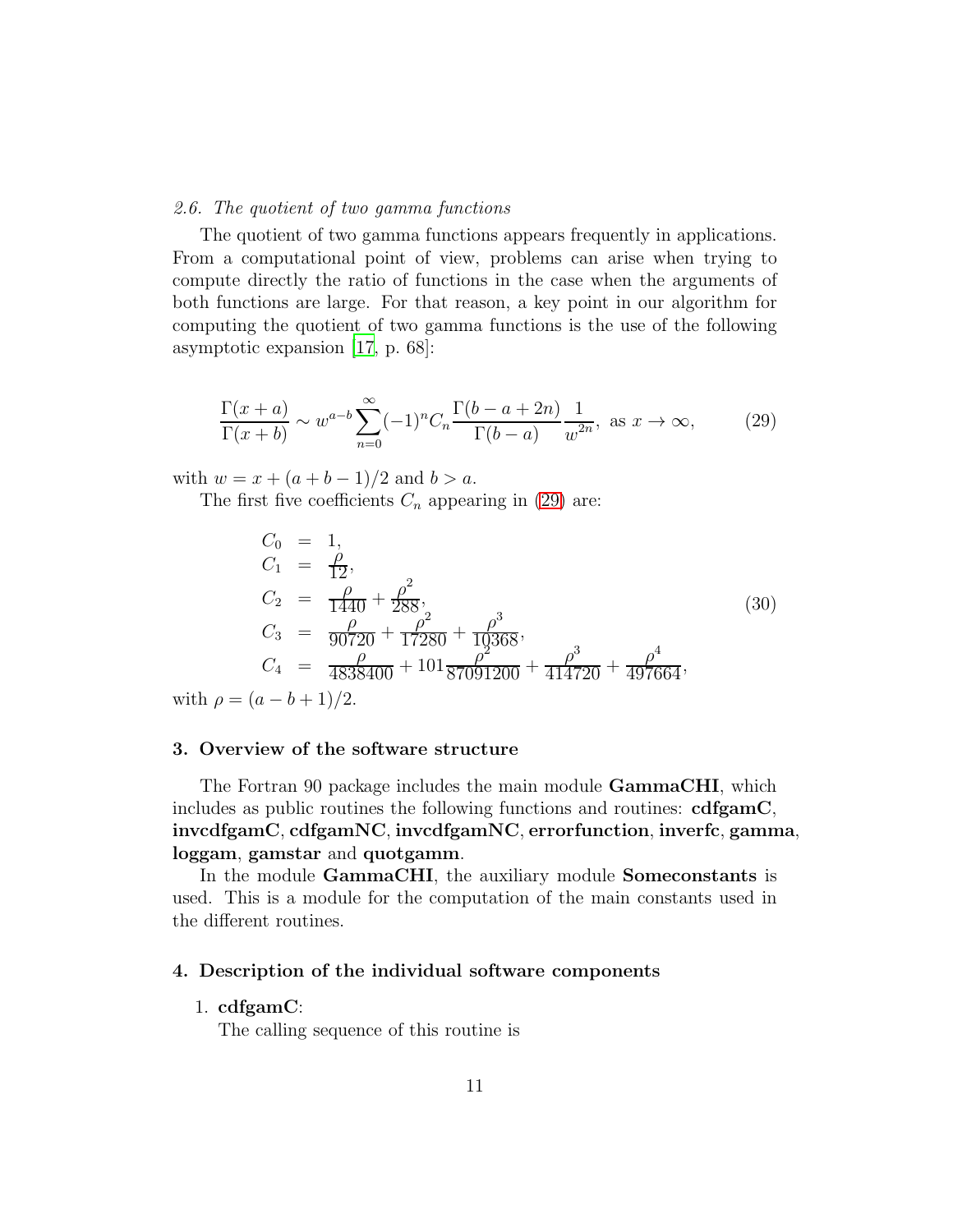cdfgamC(ichi,a,x,p,q,ierr)

where the input data are: *ichi* (flag), a and x (arguments of the distribution function). ichi is a flag for the choice of a gamma or chi-square cumulative distribution function: when  $ichi = 1$ , the arguments are of a gamma distribution function; when  $\text{i}chi = 2$ , the arguments correspond to a central chi-square distribution function.

The outputs of the function are error flag *ierr*, the function distribution value  $p$  and its complementary function  $q$ . The possible values of the error flag are:  $ierr = 0$ , successful computation;  $ierr = 1$ , computation failed due to overflow/underflow;  $ierr = 2$ , arguments out of range.

2. invcdfgamC:

The calling sequence of this routine is

invcdfgamC(ichi,a,p,q,xr,ierr)

where the input data are: *ichi* (flag),  $a$ ,  $p$  and  $q$ . *ichi* is a flag for the choice of a gamma or chi-square cumulative distribution function: when  $\text{i}chi = 1$ , a gamma distribution function is inverted; when  $\text{i}chi = 2$ , a central chi-square distribution function is inverted.

The outputs of the function are  $xr$  (the solution of the equations  $P(a, xr) = p$  and  $Q(a, xr) = q$  and the error flag *ierr*. The possible values of the error flag are:  $ierr = 0$ , computation successful;  $ierr = 1$ , overflow problems in one or more steps of the computation;  $ierr = 2$ , the number of iterations in the Newton method reached the upper limit  $N = 35$ ; ierr = 3, any of the arguments of the function is out of range.

3. cdfgamNC:

The calling sequence of this routine is

cdfgamNC(ichi,mu,x,y,p,q,ierr)

where the input data are: *ichi* (flag),  $mu, x$  and y (arguments of the distribution function). The input *ichi* input is a flag for the choice of a gamma or chi-square noncentral cumulative distribution function: when  $\text{ichi} = 1$ , the arguments are of a gamma distribution function; when  $\text{i} \text{ch} i = 2$ , the arguments correspond to a noncentral chi-square distribution function.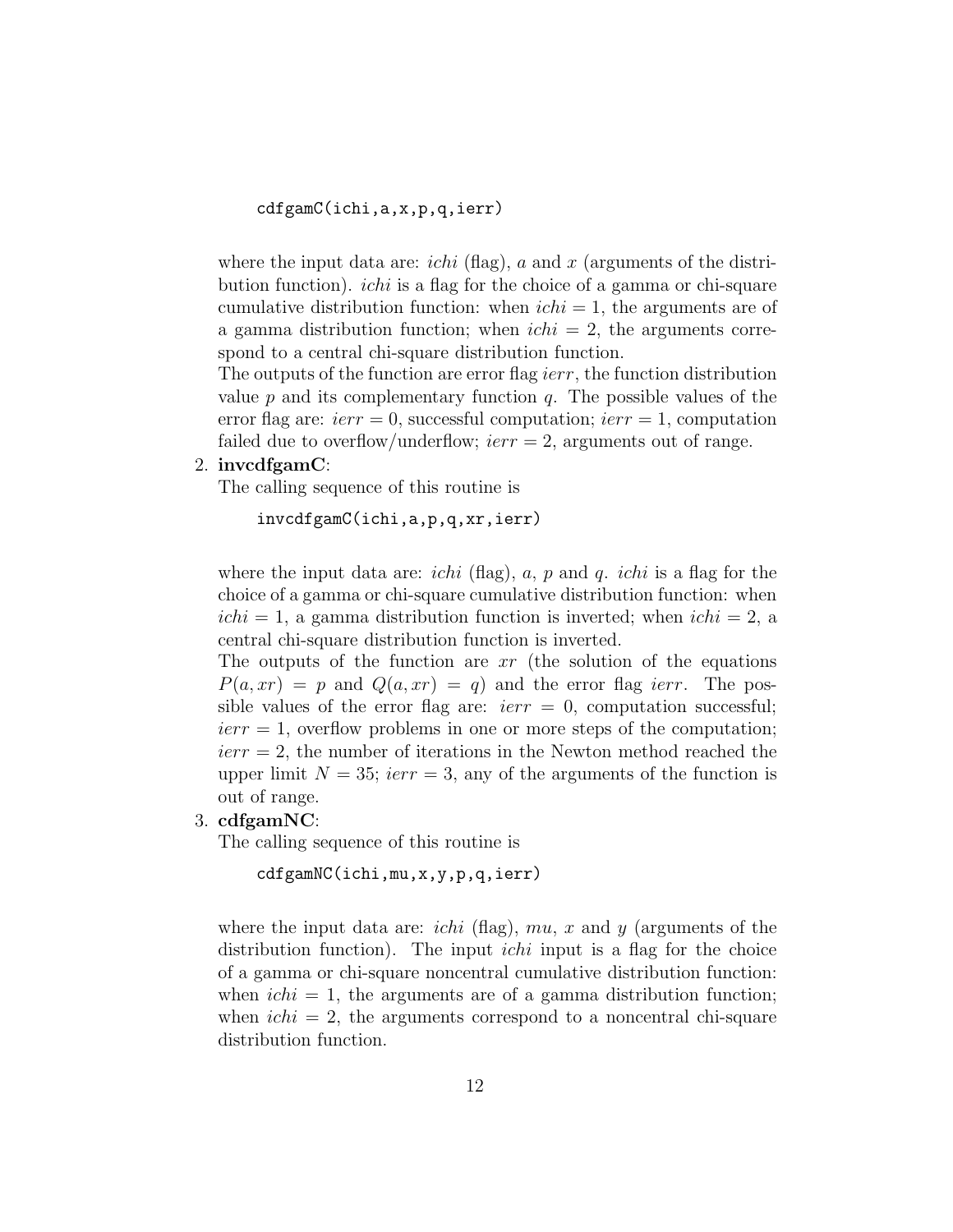The outputs of the function are: the function distribution value  $p$  and its complementary function  $q$  and an error flag *ierr*. The possible values of the error flag are:  $ierr = 0$ , successful computation;  $ierr = 1$ , computation failed due to overflow/underflow;  $ierr = 2$ , arguments out of range.

## 4. invcdfgamNC:

The calling sequence of this routine is

```
invcdfgamNC(ichi,icho,mu,p,q,yx,xy,ierr)
```
where the input data are: *ichi*, *icho*,  $mu$ ,  $p$ ,  $q$  and  $yx$ . *ichi* is a flag for the choice of a noncentral gamma or chi-square cumulative distribution function: when  $\text{i}chi = 1$ , the arguments are of a gamma distribution function; when  $\text{i} \text{c} \text{h} \text{i} = 2$ , the arguments correspond to a central chisquare distribution function. The input icho is a flag for the choice of the inversion process: if  $icho = 1$ , x is computed in the equations  $Q_{mu}(x, yx) = q$ ,  $P_{mu}(x, yx) = p$ . If  $icho = 2$ , y is computed in the equations  $Q_{mu}(yx, y) = q$ ,  $P_{mu}(yx, y) = p$ ; q and p are the values of the cumulative distribution functions; mu and  $yx$  are arguments of the distribution functions.

The outputs of the routine are the value obtained in the inversion xy and an error flag *ierr*. The possible values of the error flags are:  $ierr = 0$ , computation successful;  $ierr = 1$ , in the inversion process with respect to the non-centrality parameter  $(x$ -variable), the input values  $(y, q)$  do not make sense (i.e. the inequality  $q < Q_{mu}(0, y)$  holds);  $ierr = 2$ , at least one of the gamma distribution function values needed in the inversion process cannot be correctly computed;  $ierr = 3$ , the number of iterations in the secant method reached the upper limit;  $ierr = 4$ , any of the input arguments is out of range.

# 5. errorfunction:

The calling sequence of this function is

```
errorfunction(x,erfc,expo)
```
where the input data are:  $x$  (argument of the function), erfc and expo (logical variables).

The logical variables erfc and expo mean the following: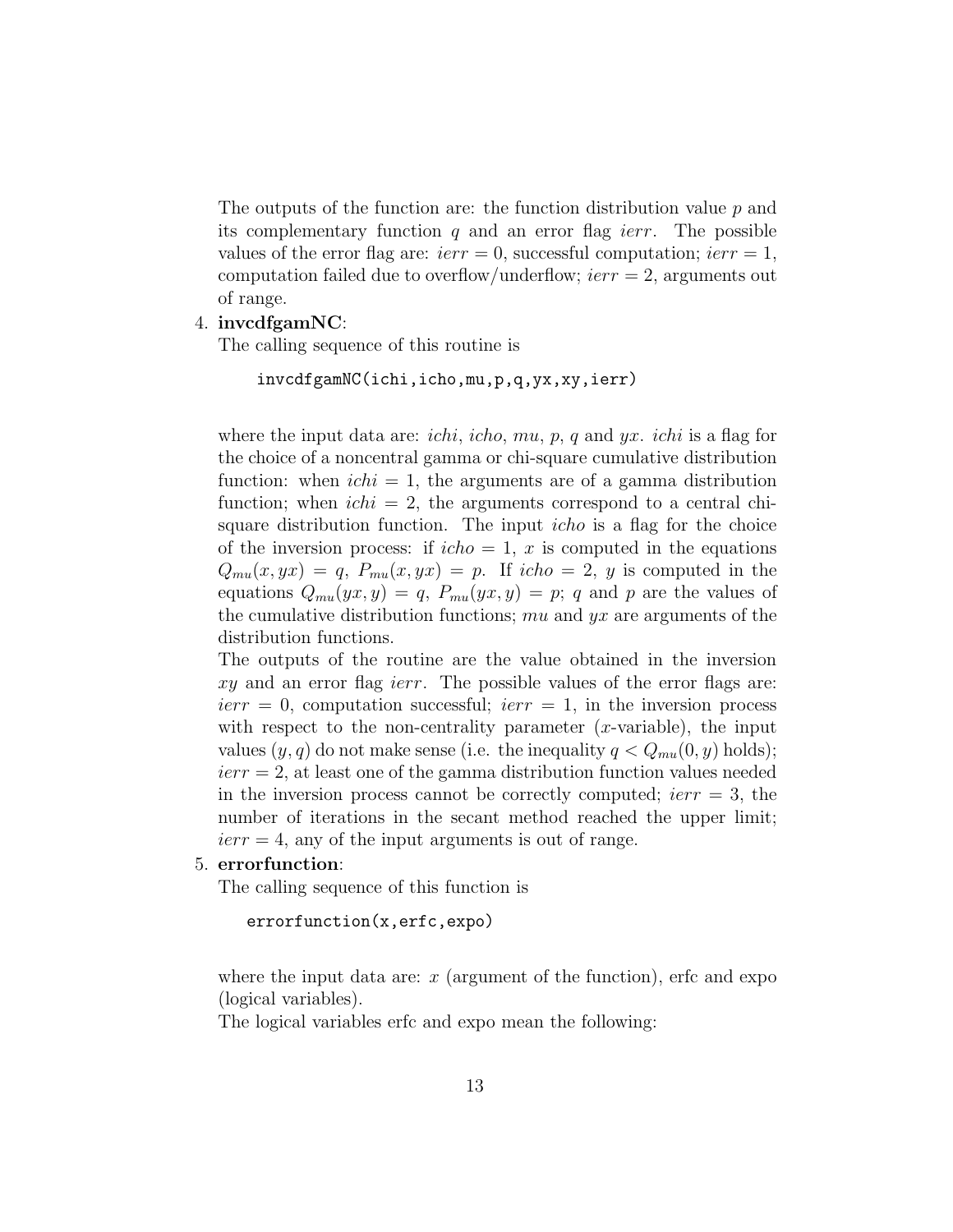- When erfc=.true. and expo=.false., the function computes the complementary error function  $erfc(x)$ .
- When erfc=.true., expo=.true. and  $x > 0$ , the function computes the scaled complementary error function  $e^{x^2}$ erfc $(x)$ .

When erfc=.false. and expo=.false., the function computes the error function  $erf(x)$ .

6. inverfc:

The calling sequence of this function is

inverfc(x)

The input argument is  $x$ , a positive real number. This function computes the inverse of the complementary error function.

# 7. gamma:

The calling sequence of this function is

gamma(x)

This function computes the Euler gamma function  $\Gamma(x)$ , for x real.

# 8. loggam:

The calling sequence of this function is

loggam(x)

This function computes  $log(\Gamma(x))$ , for  $x > 0$ .

#### 9. gamstar:

The calling sequence of this function is

gamstar(x)

This function computes for positive x the regulated gamma function  $\Gamma^*(x) = \frac{\Gamma(x)}{\sqrt{2\pi/x} \, x}$  $\frac{1}{2\pi/x}\frac{x}{e^{-x}}$ .

10. quotgamm:

The calling sequence of this function is

quotgamm(x,y)

This function computes  $\frac{\Gamma(x)}{\Gamma(y)}$  for x, y real values.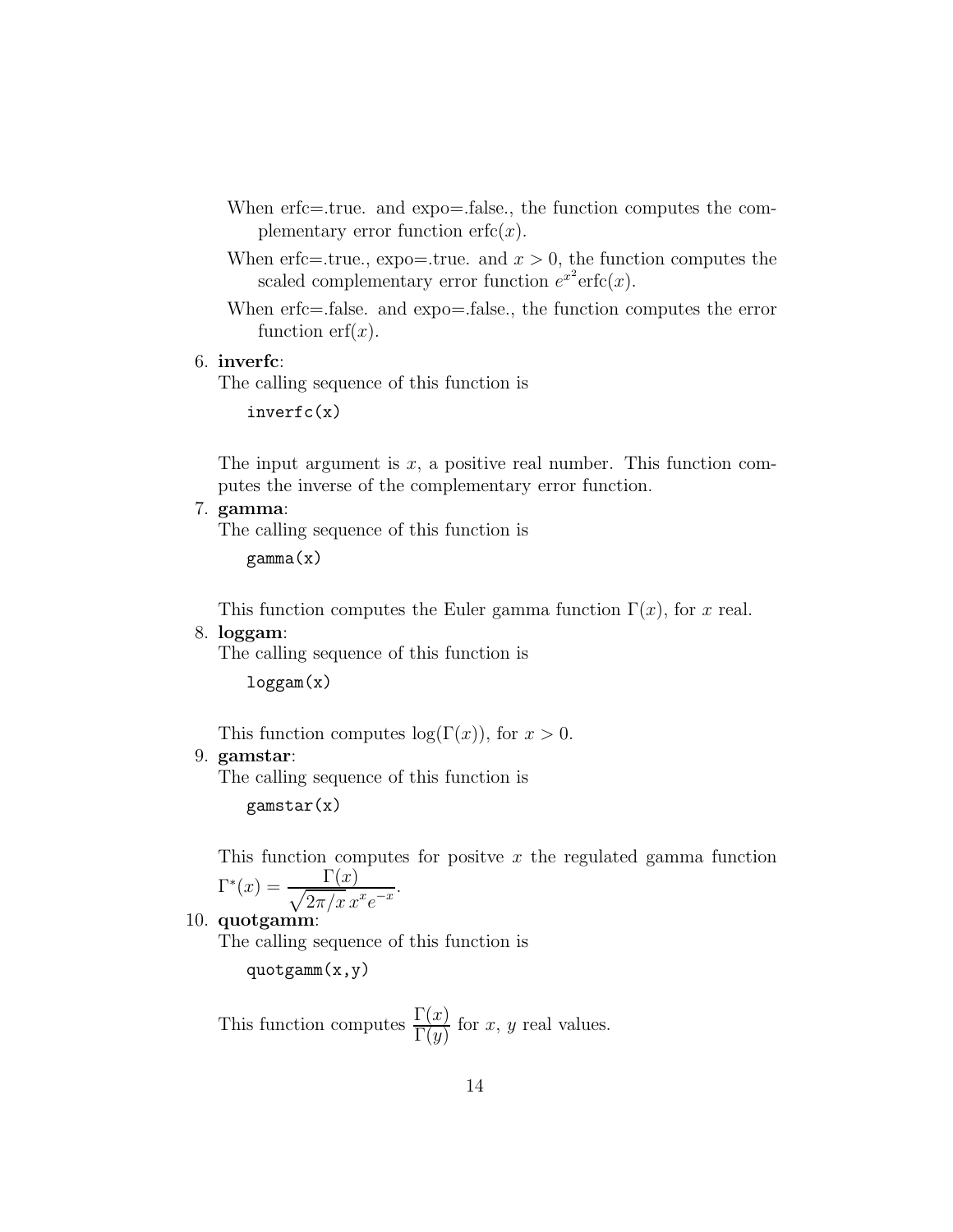| $\alpha$    | $\mathcal{X}$ | Q(a,x)                        | gamma(x, a, 'upper')            |
|-------------|---------------|-------------------------------|---------------------------------|
| $10^{-250}$ | $6.310^{-15}$ | $3.21210110966116710^{-249}$  | $3.21210110966116710^{-249}$    |
| $10^{-250}$ | $7.110^{-7}$  | $1.358078591200939310^{-249}$ | $1.3580785912009310^{-249}$     |
| $10^{-250}$ | 0.01          | $4.037929576538113510^{-250}$ | $4.037929576538114$ $10^{-250}$ |
| $10^{-14}$  | $6.310^{-15}$ | $3.21210110966065110^{-13}$   | $3.21210110966065210^{-13}$     |
| $10^{-14}$  | $7.110^{-7}$  | $1.35807859120084810^{-13}$   | $1.35807859120084810^{-13}$     |
| $10^{-14}$  | 0.01          | $4.037929576538040510^{-14}$  | $4.03792957653803910^{-14}$     |

**Table 1.** Test of the routine **cdfgamC** for small values of a and x: comparison of the values obtained for  $Q(a, x)$  using our routine **cdfgamC** and the Matlab function gammainc included in the 2013a release. It should be noted that our value for  $x = 0.01$ ,  $a = 10^{-14}$  agrees in 16 digits with the value obtained with the Mathematica function GammaRegularized $[a, x]$ : 4.03792957653804043...  $10^{-14}$ .

#### 5. Testing the algorithms

For testing the algorithm for the computation of the central gamma distribution functions, we use the recurrence relations (see [\[18](#page-23-0), §8.8])

<span id="page-14-0"></span>
$$
P(a+1,x) = P(a,x) - D(a,x), \quad Q(a+1,x) = Q(a,x) + D(a,x), \quad (31)
$$

where

$$
D(a,x) = \frac{x^a e^{-x}}{\Gamma(a+1)}.
$$
\n(32)

The recurrence relations [\(31\)](#page-14-0) are tested for a large number of random points in the input parameter domain  $(a, x)$ ,  $x \le 0$ ,  $a > 10^{-300}$ . The aimed accuracy is close to  $10^{-13}$  in most cases. For small values of a, the accuracy of the values computed by our routine **cdfgamC** is even higher, near  $10^{-15}$ as can be seen in Table 1. In this table, a comparison of a few values against those obtained using the Matlab function gammainc included in the release 2013a, is shown. It should be noted that versions of gammainc included in some previous Matlab releases showed some loss of accuracy for these same values.

For the inversion algorithm, testing is made by checking that the composition of the functions with their inverse is the identity. Some tests for the inversion routine invcdfgamC are shown in Table 2. This table shows the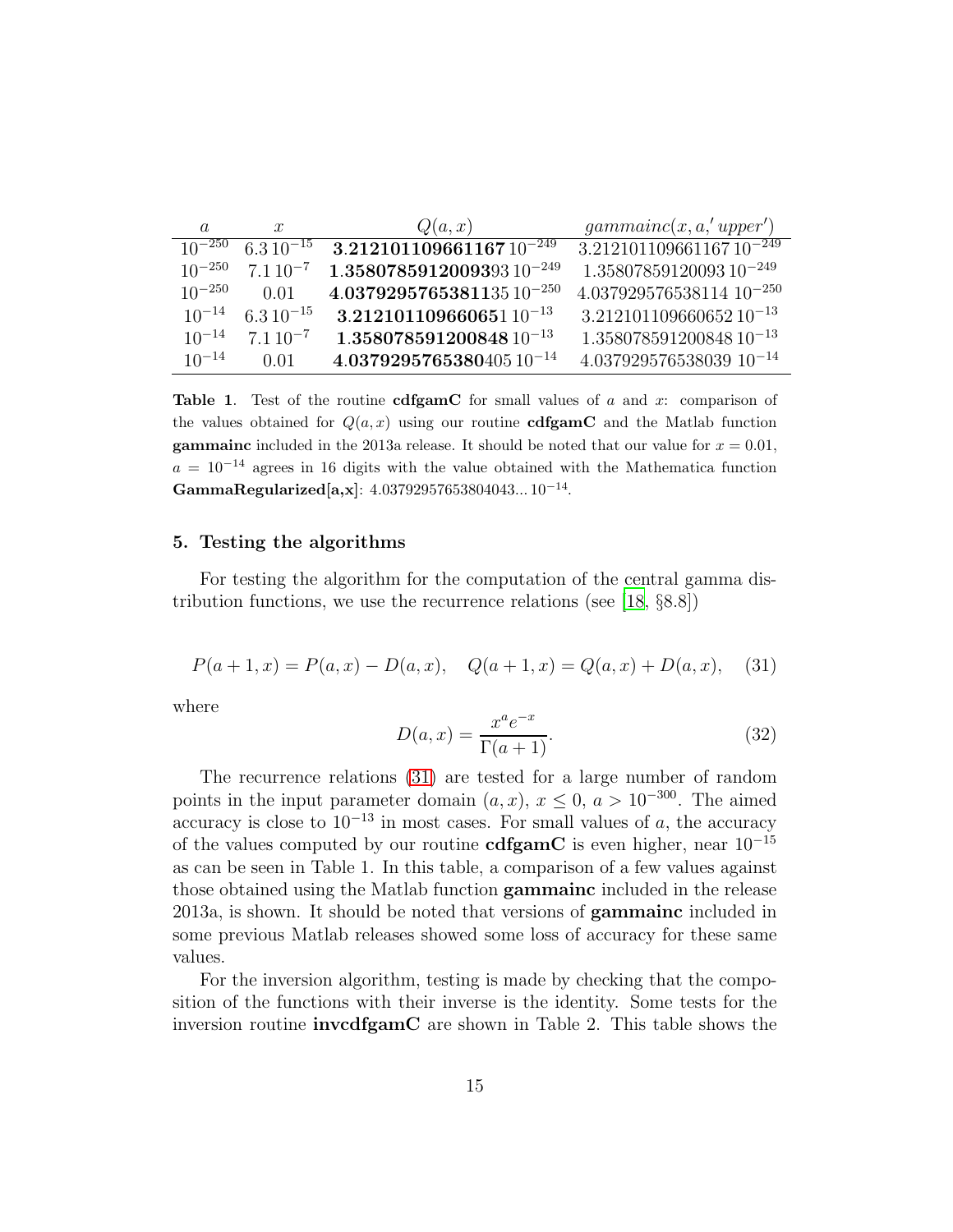|               |                 | $\mathfrak a$   |                  |                                                                 |                                                                 |
|---------------|-----------------|-----------------|------------------|-----------------------------------------------------------------|-----------------------------------------------------------------|
| $\mathcal{D}$ | 0.05            | -1              | 10               | 100                                                             | 1000                                                            |
| 0.0001        | $4\,10^{-16}$   |                 |                  |                                                                 | $4.1\,10^{-16}$ $6.5\,10^{-15}$ $8.1\,10^{-16}$ $5.3\,10^{-15}$ |
| 0.01          | $2.10^{-16}$    |                 |                  | $5.210^{-16}$ $2.910^{-15}$ $1.210^{-15}$ $1.910^{-15}$         |                                                                 |
| 0.1           | $2.8\,10^{-16}$ | $1.4\,10^{-16}$ |                  | 0 $1.5\,10^{-15}$ $8.3\,10^{-16}$                               |                                                                 |
| 0.3           | 0               |                 |                  | $1.8\,10^{-16}$ $3.7\,10^{-16}$ $7.4\,10^{-16}$ $7.4\,10^{-16}$ |                                                                 |
| 0.5           | $10^{-16}$      | 0               | 0                | $1.110^{-16}$ $2.210^{-16}$                                     |                                                                 |
| 0.7           | $\theta$        | $1.6\,10^{-16}$ | $\Omega$         | $1.6\,10^{-16}$ 7.9 $10^{-16}$                                  |                                                                 |
| 0.9           | $\theta$        | $\Omega$        | $\left( \right)$ | $\theta$                                                        | $3.710^{-16}$                                                   |
| 0.9999        |                 |                 | 0                |                                                                 |                                                                 |

**Table 2.** Relative errors  $\left|P(a, x_r) - p\right|/p$  for several values of p and a.

relative error for the inversion problem of the central gamma distribution function given in Eq.  $(4)$  for different values of p and a.

Further tests for the central gamma distribution functions can be found in  $|6|$ .

Testing of the noncentral gamma distributions can be made by checking the deviations from 1 of the relation

<span id="page-15-0"></span>
$$
\frac{(x-\mu)Q_{\mu+1}(x,y)+(y+\mu)Q_{\mu}(x,y)}{xQ_{\mu+2}(x,y)+yQ_{\mu-1}(x,y)} = 1.
$$
\n(33)

Equation [\(33\)](#page-15-0) is used when  $y \geq x + \mu$  and the same expression but for  $P_\mu(x, y)$  when  $y < x + \mu$ . The aimed accuracy for the computation of the noncentral gamma cumulative distribution functions is close to  $10^{-11}$  in most cases in the parameter domain  $(x, y, \mu)$  with  $0 \le x \le 10000$ ,  $0 \le y \le 10000$ and  $0.5 \leq \mu \leq 10000$ .

We have compared our routines for the noncentral distributions against the package ncg in R. The description of the algorithms included in this package is given in [\[19](#page-23-1)]. Algorithms (but not associated software) for the computation of the noncentral gamma distributions are also described in [\[20\]](#page-23-2). The package ncg includes functions for the computation of the noncentral gamma cumulative distribution function (function pgammanc), the computation of the noncentrality parameter (function deltagammanc) and the quantiles of the noncentral gamma distribution function (function qgammanc). In our notation, this corresponds to the computation of the function  $P_\mu(x, y)$ , the inversion of  $P_{\mu}(x, y)$  with respect to x and the the inversion of  $P_{\mu}(x, y)$  with respect to y, respectively. Therefore, there is a first difference between our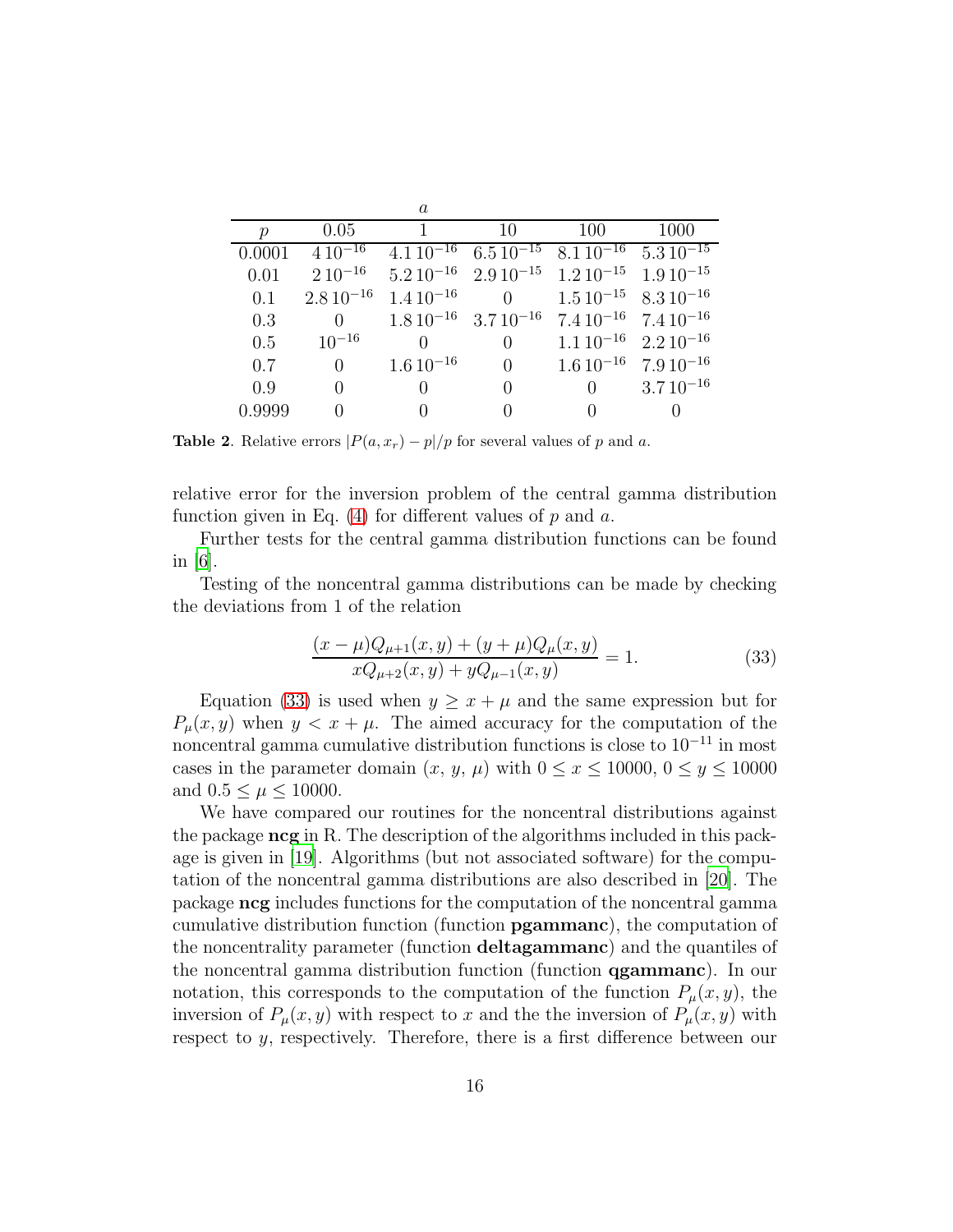| $\mu, x, y$ | $\mathbf{pgammanc}(y, \mu, 2x)$ |                                          |
|-------------|---------------------------------|------------------------------------------|
|             |                                 | GST: $1.\overline{21591535404510^{-23}}$ |
| 5, 150, 30  | $1.13242867615010^{-23}$        |                                          |
|             |                                 | MATH: $1.21591535404510^{-23}$           |
|             |                                 | GST: $3.28784025587410^{-30}$            |
| 1, 75, 0.5  | $1.21591535404510^{-23}$        |                                          |
|             |                                 | MATH: 3.28784025587410 <sup>-30</sup>    |
|             |                                 | GST: $1.55708148953510^{-35}$            |
| 2, 100, 2   | $1.97699675182910^{-38}$        |                                          |
|             |                                 | MATH: $1.55708148953510^{-35}$           |
|             |                                 | GST: $5.15218514523510^{-48}$            |
| 10, 100, 1  | $5.48650444952710^{-57}$        |                                          |
|             |                                 | MATH: 5.15218514523510 <sup>-48</sup>    |

**Table 3.** Test of the routine **cdfgamNC**: comparison of the values obtained for  $P_\mu(x, y)$ using the R function pgammanc, our routine cdfgamNC (values GST) and the Mathematica function  $N[\mathbf{MarcumQ}[\mu, \sqrt{2x}, 0, \sqrt{2y}]]$  (values MATH) for some values of  $\mu$ , x and y.

routines and those included in the package ncg: our algorithms for the direct computation allow to obtain both  $P_{\mu}(x, y)$  and its complementary function, the function  $Q_{\mu}(x, y)$ . Also, the inversion algorithms compute for the minimum of  $P_\mu(x, y)$  and  $Q_\mu(x, y)$ , which is very convenient for computations in the queues of the distributions.

In the computation of  $P_{\mu}(x, y)$ , we have checked that the function **pgam**manc has some problems when computing small values of the cumulative distribution function. This is illustrated in Table 3, where computations by pgammanc, our routine cdfgamNC and the Mathematica function MarcumQ for some values of  $\mu$ , x and y are shown.

Regarding the comparison of the inversion routine with respect to  $x$  (the noncentrality parameter), the computations using the function deltagammanc included in the package ncg seem to be very slow for certain parameter regions (small  $\mu$ , large  $y$ , small  $p$ ). For example, for computing x in  $P_{1.9}(x, 288) = 0.00001$  (2x when calling the function deltagammanc) was about 40 s when using deltagammanc and  $10^{-5}$  s when using invedfgamNC.

Another test for the inversion of the noncentral gamma distribution func-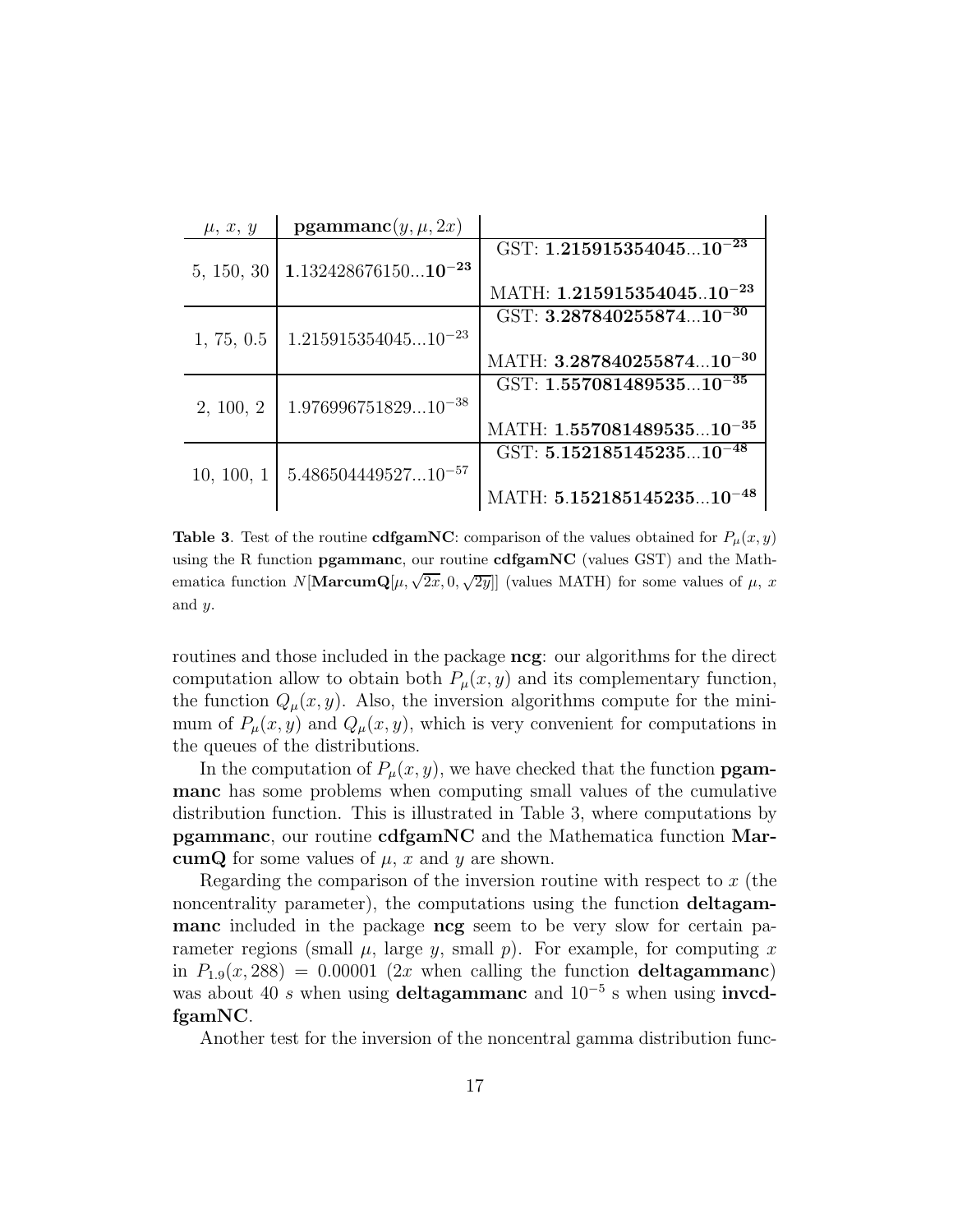|     |                         | Inv. wrt x                                        |          |                                               | Inv. wrt $y$                                                   |  |
|-----|-------------------------|---------------------------------------------------|----------|-----------------------------------------------|----------------------------------------------------------------|--|
|     | $y=10$                  | $y = 100$                                         |          |                                               | $y = 1000$   $x = 10$ $x = 100$ $x = 1000$                     |  |
|     |                         | $0.001 \overline{410^{-13}} \overline{410^{-16}}$ |          |                                               | $1.5\,10^{-15}$ 6.5 $10^{-16}$ $1.5\,10^{-15}$ $1.5\,10^{-15}$ |  |
|     |                         | 0.1 $210^{-15}$ $810^{-14}$                       |          |                                               | $4.10^{-14}$ $2.8.10^{-16}$ $8.1.10^{-14}$ $2.5.10^{-13}$      |  |
|     | $0.3 \quad 110^{-13}$   | $\begin{array}{cc} 0 & \end{array}$               |          |                                               | $3\,10^{-15}$ 9.3 $10^{-16}$ 1.5 $10^{-14}$ 7.3 $10^{-14}$     |  |
| 0.5 | $410^{-15}$             | $\Omega$                                          |          | 0   $2.5\,10^{-14}$                           | 0 2 $10^{-15}$                                                 |  |
|     |                         | $0.7 \quad 510^{-15} \quad 810^{-16}$             |          | $4.9\,10^{-15}$ $5\,10^{-15}$ $3.2\,10^{-14}$ |                                                                |  |
|     | $0.999 \quad 210^{-16}$ | $\overline{0}$                                    | $\Omega$ | $\begin{array}{ccc} & & 0 \end{array}$        | $\bigcirc$                                                     |  |

Table 4. Relative errors in the inversion of the noncentral gamma distribution function with respect to (wrt) x and with respect to y. The value of  $\mu$  has been fixed to 0.5

tion, is shown in Table 4. In this table, the relative error for the inversion problem with respect to  $x$  and  $y$  of the noncentral gamma distribution func-tion given in Eq. [\(4\)](#page-3-1) for different values of  $(q, x)$  and  $(q, y)$  ( $\mu$  fixed to 0.5) is shown. In a second test,  $10<sup>7</sup>$  random points have been generated in the domain of input parameters  $\mu \in [0.5, 10000], y \in [0, 10000]$   $(x \in [0, 10000])$ and  $q \in [0, 1]$  for testing the inversion with respect to x  $(y)$ . Fixing the accuracy parameter of the secant method to  $10^{-12}$ , the accuracy of the computed values obtained in the inversion was always better than  $10^{-11}$ .

The accuracy of the routines for the computation of the error function, the complementary error function, the gamma function and its related functions have been tested by comparing the values obtained against Maple (with a large number of digits). In all cases, a full agreement in at least  $13 - 14$ significant digits was found.

Finally, Table 5 shows relative errors in the inversion process of the complementary error function  $y = \text{erfc}(x)$  for different values of y.

#### 6. Test run description

The Fortran 90 test program testgamCHI.f90 includes several tests for the computation of function values and their comparison with the corresponding pre-computed results. Also, the inversion routines are tested by checking that the composition of the function with its inverse is the identity.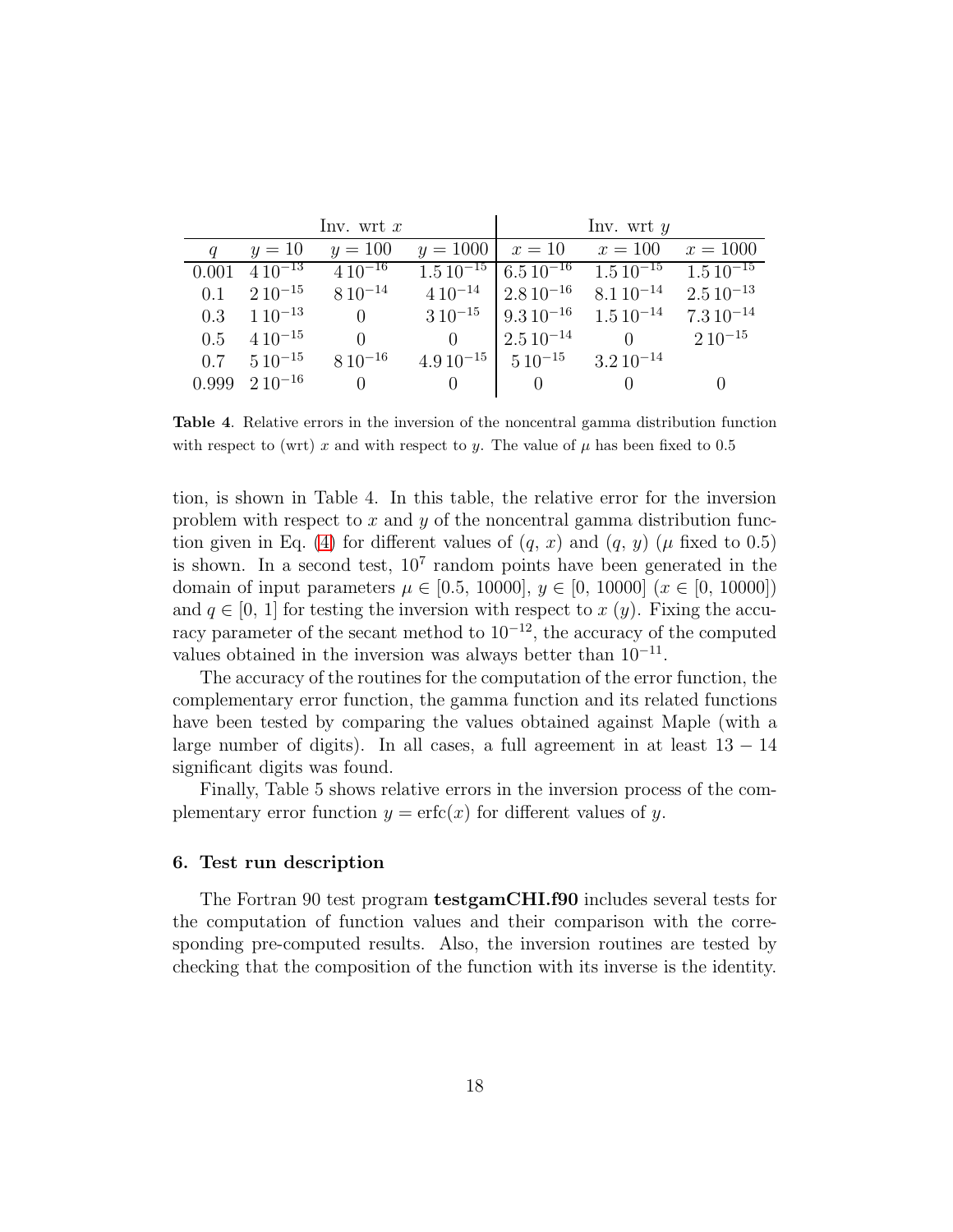| $\boldsymbol{y}$ | $\tilde{x}$                  | $\left\ \text{erfc}(\tilde{x})/y-1\right\ $ |
|------------------|------------------------------|---------------------------------------------|
| 1.9              | $-1.1630871536766738$        |                                             |
| 1.0              | $-8.57141491386392410^{-17}$ |                                             |
| $10^{-2}$        | 1.163087153676674            | $1.410^{-16}$                               |
| $10^{-3}$        | 2.3267537655135246           | $4.310^{-16}$                               |
| $10^{-4}$        | 2.7510639057120607           | $2.710^{-16}$                               |
| $10^{-5}$        | 3.123413274340875            | $1.210^{-16}$                               |
| $10^{-6}$        | 3.4589107372795              | $8.410^{-16}$                               |
| $10^{-7}$        | 3.766562581570838            | $6.610^{-15}$                               |
| $10^{-8}$        | 4.052237243871389            | $2.110^{-15}$                               |
| $10^{-9}$        | 4.320005384913445            | $8.310^{-16}$                               |
| $10^{-10}$       | 4.572824967389486            | $4.8\,10^{-15}$                             |
| $10^{-11}$       | 4.812924067365823            | $4.810^{-16}$                               |
| $10^{-12}$       | 5.042029745639059            |                                             |

**Table 5.** Solutions  $x(y)$  of the equation  $y = \text{erfc}(x)$ .

# 7. Appendix: The asymptotic inversion method

The cumulative distribution functions considered in this paper can be written in one of the standard forms (see also [\[21](#page-23-3)])

<span id="page-18-0"></span>
$$
F_a(\eta) = \sqrt{\frac{a}{2\pi}} \int_{-\infty}^{\eta} e^{-\frac{1}{2}a\zeta^2} f(\zeta) d\zeta,
$$
  
\n
$$
G_a(\eta) = \sqrt{\frac{a}{2\pi}} \int_{\eta}^{\infty} e^{-\frac{1}{2}a\zeta^2} f(\zeta) d\zeta,
$$
\n(34)

where  $a > 0$ ,  $\eta \in \mathbb{R}$ , and f is analytic and real on  $\mathbb{R}$  with  $f(0) = 1$ . The special case  $f = 1$  gives the normal distributions (see [\(14\)](#page-7-2))

<span id="page-18-1"></span>
$$
P(\eta\sqrt{a}) = \sqrt{\frac{a}{2\pi}} \int_{-\infty}^{\eta} e^{-\frac{1}{2}a\zeta^2} d\zeta = \frac{1}{2} \text{erfc}\left(-\eta\sqrt{a/2}\right),
$$
  
\n
$$
Q(\eta\sqrt{a}) = \sqrt{\frac{a}{2\pi}} \int_{\eta}^{\infty} e^{-\frac{1}{2}a\zeta^2} d\zeta = \frac{1}{2} \text{erfc}\left(+\eta\sqrt{a/2}\right).
$$
\n(35)

We explain how the incomplete gamma function  $P(a, x)$  defined in [\(2\)](#page-3-2) can be written in this standard form. Let  $\lambda = \frac{x}{a}$  $\frac{x}{a}$  and  $t = a\tau$ . Then

$$
\Gamma^*(a)P(a,x) = \sqrt{\frac{a}{2\pi}} \int_0^\lambda e^{-a(\tau - \ln \tau - 1)} \frac{d\tau}{\tau},\tag{36}
$$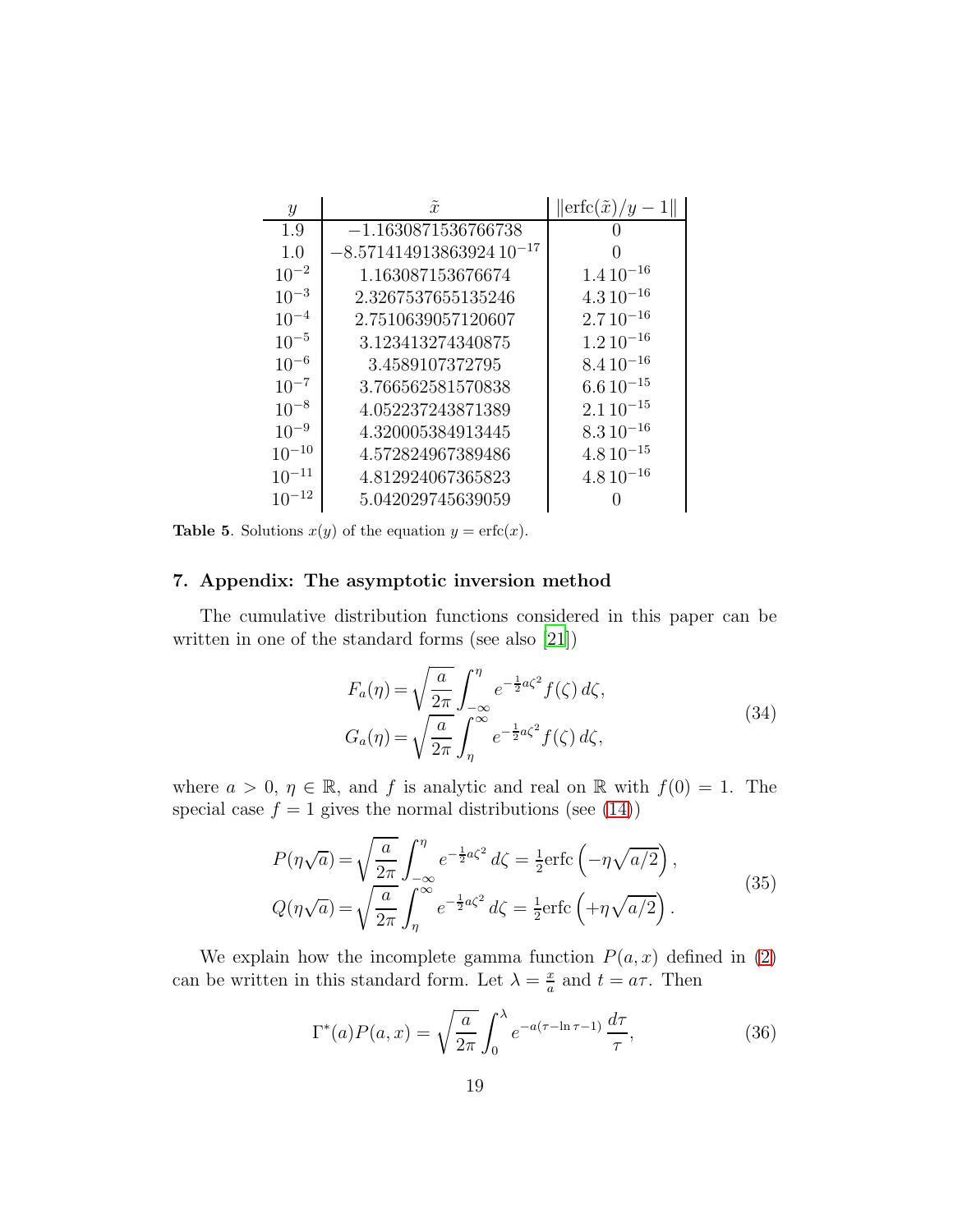where  $\Gamma^*(a)$  is defined in [\(27\)](#page-9-0). The transformation

$$
\tau - \ln \tau - 1 = \frac{1}{2}\zeta^2, \quad \text{sign}(\tau - 1) = \text{sign}(\zeta), \tag{37}
$$

gives the standard form

$$
\Gamma^*(a)P(a,x) = \sqrt{\frac{a}{2\pi}} \int_{-\infty}^{\eta} e^{-\frac{1}{2}a\zeta^2} f(\zeta) d\zeta, \quad f(\zeta) = \frac{1}{\tau} \frac{d\tau}{d\zeta},\tag{38}
$$

where  $\eta$  is defined by

$$
\lambda - \ln \lambda - 1 = \frac{1}{2}\eta^2, \quad \text{sign}(\lambda - 1) = \text{sign}(\eta). \tag{39}
$$

By using an integration by parts procedure in [\(34\)](#page-18-0) we can obtain an asymptotic representation of  $F_a(\eta)$  which is valid for  $a \to \infty$ , uniformly for all  $\eta \in \mathbb{R}$ . We write  $f(\eta) = [f(\eta) - f(0)] + f(0)$ , where  $f(0) = 1$ , and use [\(35\)](#page-18-1). Then we obtain by repeating integration by parts

<span id="page-19-0"></span>
$$
F_a(\eta) = \frac{1}{2} \text{erfc}(-\eta \sqrt{a/2}) F_a(\infty) + \frac{e^{-\frac{1}{2}a\eta^2}}{\sqrt{2\pi a}} S_a(\eta),
$$
  
\n
$$
G_a(\eta) = \frac{1}{2} \text{erfc}(\eta \sqrt{a/2}) G_a(-\infty) - \frac{e^{-\frac{1}{2}a\eta^2}}{\sqrt{2\pi a}} S_a(\eta),
$$
\n(40)

where  $F_a(\infty) = G_a(-\infty)$  and

<span id="page-19-2"></span>
$$
F_a(\infty) \sim \sum_{n=0}^{\infty} \frac{A_n}{a^n}, \quad A_0 = 1, \quad S_a(\eta) \sim \sum_{n=0}^{\infty} \frac{C_n(\eta)}{a^n}, \quad a \to \infty,
$$
 (41)

uniformly with respect to  $\eta \in \mathbb{R}$ . The coefficients follow from the following recursive scheme. Let  $f_0(\eta) = f(\eta)$ . Then, for  $n = 0, 1, 2, \ldots$ , define

$$
f_{n+1}(\eta) = \frac{d}{d\eta} \frac{f_n(\eta) - f_n(0)}{\eta},
$$
\n(42)

and we have

$$
A_n = f_n(0), \quad C_n(\eta) = \frac{f_n(0) - f_n(\eta)}{\eta}.
$$
 (43)

To describe the inversion problem, we assume that  $p \in (0,1)$  and that a is a large positive parameter. Then we are interested in the value  $\eta$  that solves the equation

<span id="page-19-1"></span>
$$
F_a(\eta) = F_a(\infty) p,\tag{44}
$$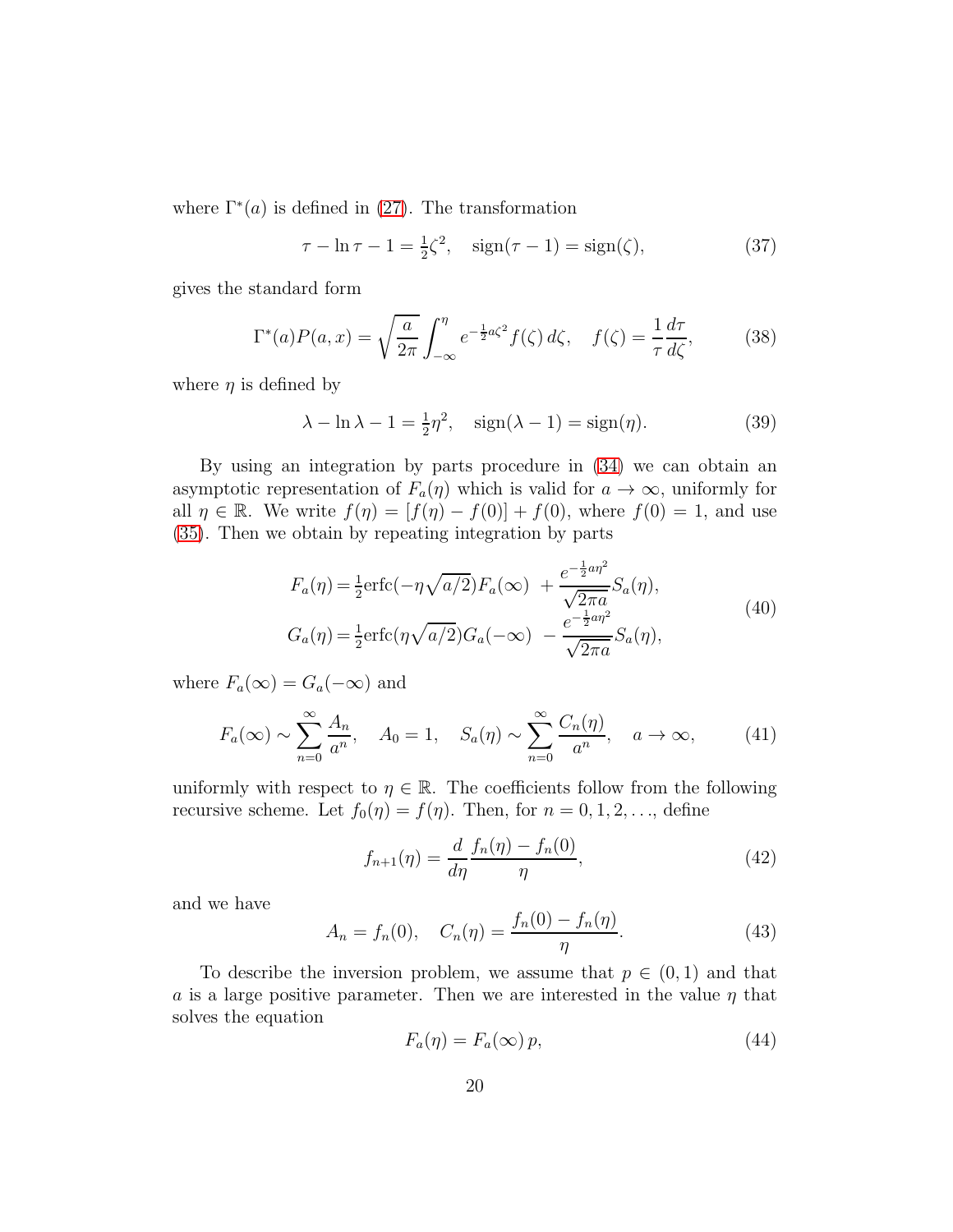where  $F_a(\eta)$  has the form given in [\(40\)](#page-19-0).

First we define a number  $\eta_0$  that solves the reduced equation

<span id="page-20-0"></span>
$$
\frac{1}{2}\text{erfc}\left(-\eta_0\sqrt{a/2}\right) = p.\tag{45}
$$

Then for the desired value  $\eta$  we assume the expansion

<span id="page-20-1"></span>
$$
\eta \sim \eta_0 + \frac{\eta_1}{a} + \frac{\eta_2}{a^2} + \frac{\eta_3}{a^3} + \dots, \quad a \to \infty,
$$
\n(46)

and try to find the coefficients  $\eta_1, \eta_2, \eta_3, \ldots$  To obtain the  $\eta_j$  we can substitute the expansion for  $\eta$  into the asymptotic expansion of  $F_a(\eta)$  and use formal power series manipulations.

However, here we use the method as explained in our earlier mentioned publications. This method runs as follows. From  $(34)$ ,  $(44)$ , and  $(45)$  we obtain

$$
\frac{dp}{d\eta_0} = \sqrt{\frac{a}{2\pi}} e^{-\frac{1}{2}a\eta_0^2}, \quad \frac{dp}{d\eta} = \sqrt{\frac{a}{2\pi}} \frac{f(\eta)}{F_a(\infty)} e^{-\frac{1}{2}a\eta^2},\tag{47}
$$

from which we obtain, upon dividing,

<span id="page-20-2"></span>
$$
f(\eta)\frac{d\eta}{d\eta_0} = F_a(\infty)e^{\frac{1}{2}a(\eta^2 - \eta_0^2)}.
$$
\n(48)

Substituting [\(46\)](#page-20-1) and using  $F_a(\infty) = 1 + \mathcal{O}(1/a)$ , we obtain, after first-order perturbation analysis for large a,

$$
f(\eta_0) = e^{\eta_0 \eta_1} \quad \Longrightarrow \quad \eta_1 = \frac{1}{\eta_0} \ln f(\eta_0). \tag{49}
$$

Because f is analytic at the origin with  $f(0) = 1$ ,  $\eta_1$  is well defined as  $\eta_0 \to 0$ .

For higher-order terms  $\eta_j, j \geq 2$ , we need in [\(48\)](#page-20-2) more coefficients in the asymptotic expansion of  $F_a(\infty)$  (see [\(41\)](#page-19-2)) and we have to expand

$$
f(\eta) = f(\eta_0) + (\eta - \eta_0) f'(\eta_0) + \frac{1}{2} (\eta - \eta_0)^2 f''(\eta_0) + \dots
$$
 (50)

Then, the next coefficients are given by

<span id="page-20-3"></span>
$$
\eta_2 = -\left(f\left(2A_1 + \eta_1^2 - 2\eta_1'\right) - 2\eta_1 f'\right) / \left(2\eta_0 f\right),
$$
  
\n
$$
\eta_3 = -\left(8f\eta_1\eta_2 + 4A_1 f\eta_1^2 + f\eta_1^4 + 4f\eta_1^2\eta_0\eta_2 + 4f\eta_0^2\eta_2^2 - 8f\eta_2' + 8A_1 f\eta_0\eta_2 + 8A_2 f - 8f'\eta_1\eta_1' - 8f'\eta_2 - 4f''\eta_1^2\right) / \left(8\eta_0 f\right),
$$
  
\n(51)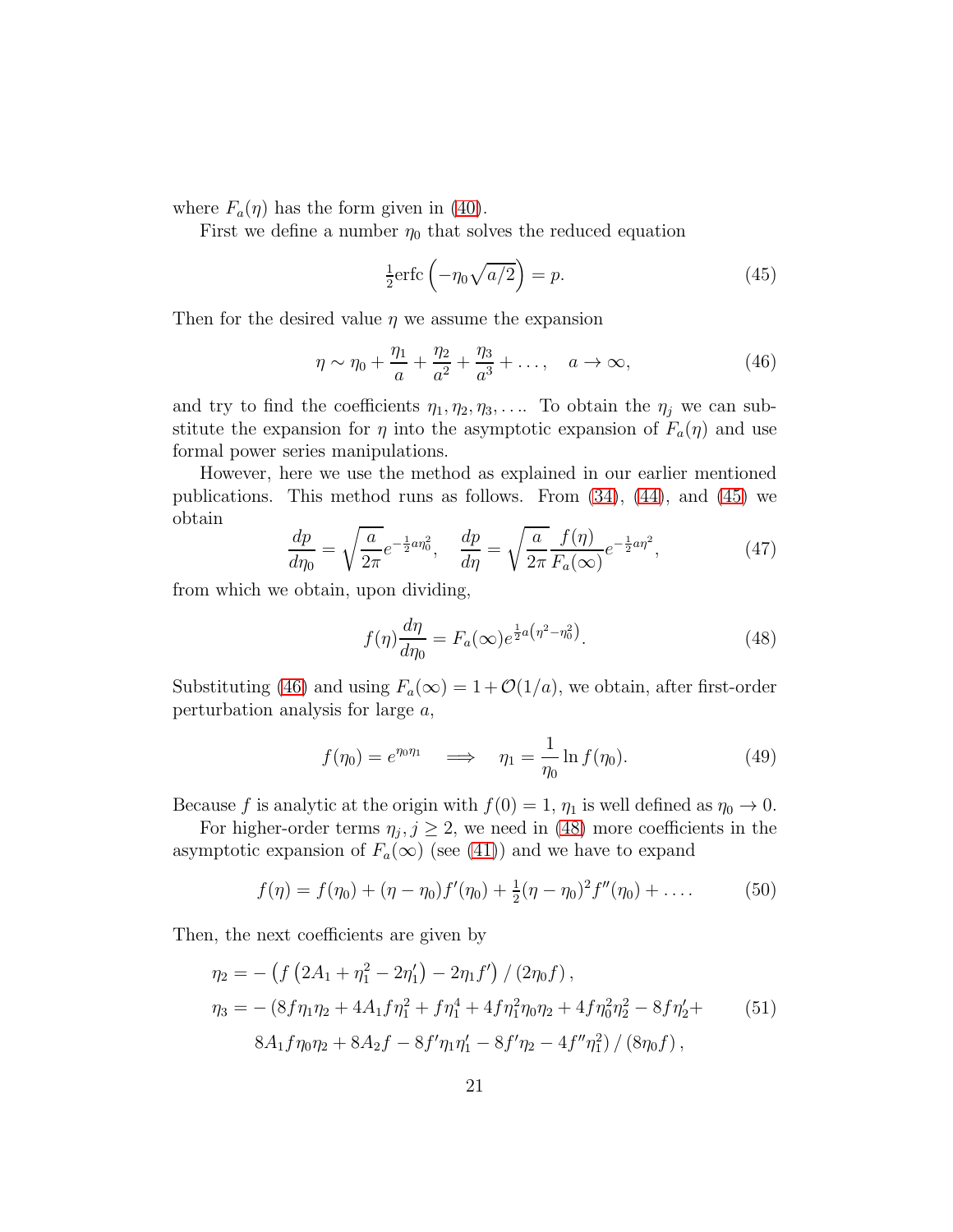where f, f' and f'' are evaluated at  $\eta_0$ .

For small values of  $\eta_0$  (that is, when  $p \sim \frac{1}{2}$  $(\frac{1}{2})$ , we need expansions. We have

$$
\eta_1 = a_1 + \frac{1}{2} \left( 2a_2 - a_1^2 \right) \eta_0 + \frac{1}{3} \left( 3a_3 - 3a_1a_2 + 2a_1^3 \right) \eta_0^2 + \mathcal{O} \left( \eta_0^3 \right),
$$
  
\n
$$
\eta_2 = -\frac{1}{3} a_1^3 + 2a_3 + \frac{1}{8} \left( -12a_2 a_1^2 + 5a_1^4 + 24a_4 \right) \eta_0 + \mathcal{O} \left( \eta_0^2 \right),
$$
  
\n
$$
\eta_3 = \frac{1}{15} \left( 4a_1^5 - 5a_2 a_1^3 - 15a_3 a_1^2 + 120a_5 \right) + \mathcal{O} \left( \eta_0 \right),
$$
  
\n(52)

where  $a_k$  are the coefficients in the expansion  $f(\zeta) = \sum_{k=1}^{\infty}$  $_{k=0}$  $a_k \zeta^k$ . The  $a_k$  are related to the  $A_k$  used in [\(51\)](#page-20-3):

$$
A_n = \left(\frac{1}{2}\right)_n 2^n a_{2n}, \quad n = 0, 1, 2, \dots \tag{53}
$$

#### 8. Acknowledgements

The authors acknowledge financial support from Ministerio de Ciencia e Innovación, project MTM2012-11686. NMT thanks CWI, Amsterdam, for scientific support.

#### References

- <span id="page-21-0"></span>[1] A. Gil, J. Segura, N. M. Temme, The asymptotic and numerical inversion of the Marcum Q−function, Studies in Applied Mathematics 133 (2014) 257–278.
- <span id="page-21-1"></span>[2] X. Tang, Y. Peida, Calculation of the bit-error rate for optical soliton communication systems with lumped amplifiers, Optics Letters 18 (1993) 1156–1158.
- <span id="page-21-2"></span>[3] R. F. Mills, G. E. Prescott, A comparison of various radiometer detection models, IEEE Trans. Aerosp. Electron. Syst. 32 (1996) 467–473.
- <span id="page-21-3"></span>[4] C. W. Helstrom, Quantum detection and estimation theory, Academic Press, 1976.
- <span id="page-21-4"></span>[5] D. Y. Vasylyev, A. A. Semenov, W. Vogel, Toward Global Quantum Communication: Beam Wandering Preserves Nonclassicality, Phys. Rev. Lett. 108 (2012) 220501.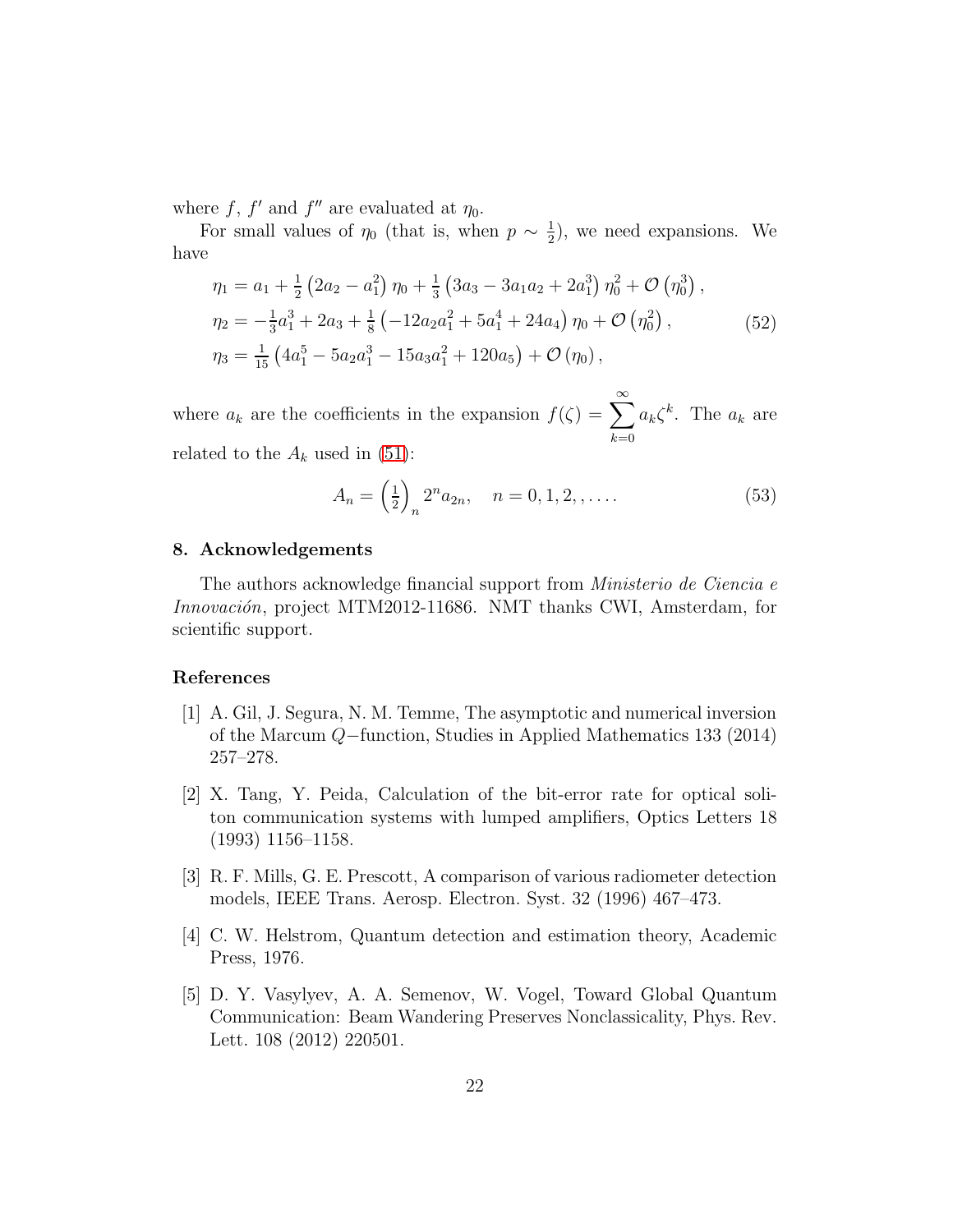- <span id="page-22-0"></span>[6] A. Gil, N. M. Temme, J. Segura, Efficient and accurate algorithms for the computation and inversion of the incomplete gamma function ratios, SIAM J. Sci. Comput. 34 (6) (2012) A2965–A2981.
- <span id="page-22-1"></span>[7] J. Segura, Monotonicity properties and bounds for the chi-square and gamma distributions, Appl. Math. Comput. 246 (2014) 399–415.
- <span id="page-22-2"></span>[8] A. Gil, J. Segura, N. M. Temme, Algorithm 939: Computation of the Marcum Q-function, ACM Trans Math Soft 40 (3) (2014) Article 20.
- <span id="page-22-3"></span>[9] J. Segura, The Schwarzian-Newton method for solving nonlinear equations, with applications (in preparation).
- <span id="page-22-4"></span>[10] N. M. Temme, Error functions, Dawson's and Fresnel integrals, in: NIST handbook of mathematical functions, U.S. Dept. Commerce, Washington, DC, 2010, pp. 159–171.
- <span id="page-22-5"></span>[11] W. Cody, Rational Chebyshev approximations for the error function, Math Comput 23 (1969) 631–637.
- <span id="page-22-6"></span>[12] A. Gil, J. Segura, N. M. Temme, Numerical methods for special functions, SIAM, Philadelphia, PA, 2007.
- <span id="page-22-7"></span>[13] A. Strecok, On the calculation of the inverse of the error function, Math. Comp. 22 (1968) 144–158.
- <span id="page-22-8"></span>[14] H. Hochchstadt, The functions of mathematical physics, John Wiley, 1971.
- <span id="page-22-9"></span>[15] F. Olver, D. Lozier, R. Boisvert, C. Clark, (Eds). NIST handbook of mathematical functions, U.S. Dept. Commerce, Washington, DC, 2010.
- <span id="page-22-10"></span>[16] J. F. Hart, E. W. Cheney, C. L. Lawson, H. J. Maehly, C. K. Mesztenyi, J. R. Rice, H. G. Thacher, Jr., C. Witzgall, Computer approximations., The SIAM Series in Applied Mathematics. New York etc: John Wiley & Sons, Inc. X, 343 p. (1968). (1968).
- <span id="page-22-11"></span>[17] N. M. Temme, Special functions: An introduction to the classical functions of mathematical physics, A Wiley-Interscience Publication, John Wiley & Sons Inc., New York, 1996.